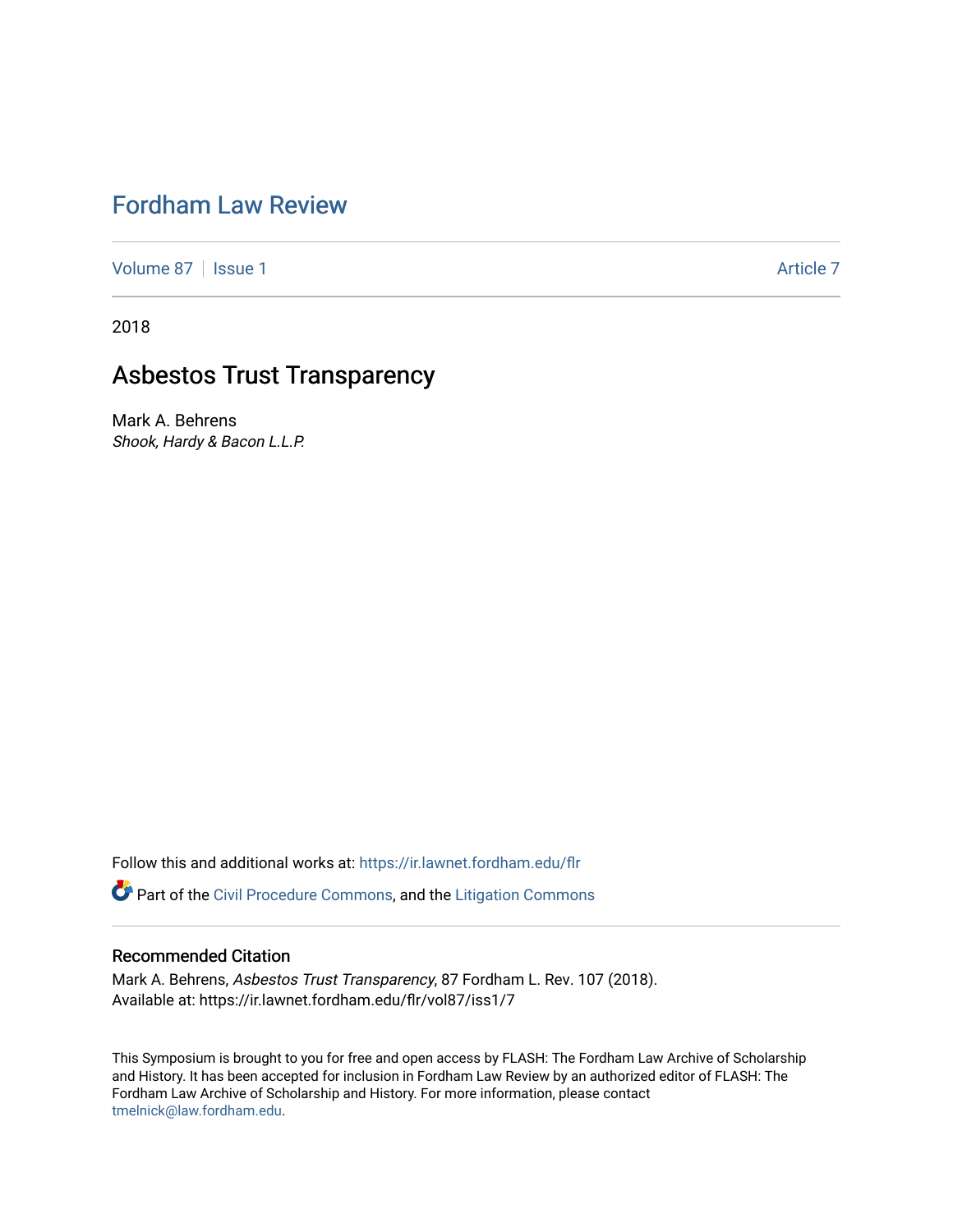# **ASBESTOS TRUST TRANSPARENCY**

#### *Mark A. Behrens\**

#### **INTRODUCTION**

Originally and for many years, the primary defendants in asbestos cases were companies that mined asbestos or manufactured amphibole-containing thermal insulation.1 Hundreds of thousands of claims were filed against the major asbestos producers, such as Johns-Manville Corp., Owens Corning Corp., and W.R. Grace & Co.2

By the late 1990s, asbestos litigation had reached such proportions that the U.S. Supreme Court noted the "elephantine mass"3 of cases and referred to the litigation as a "crisis."4 Mass filings pressured "most of the lead defendants and scores of other companies" into bankruptcy, including virtually all manufacturers of asbestos-containing thermal insulation.5

Following a 2000–2002 wave of bankruptcies among asbestos manufacturers,<sup>6</sup> plaintiffs' lawyers began "a search for new recruits to fill the gap in the ranks of defendants."7 Many of today's asbestos defendants are

1*. See* James L. Stengel, *The Asbestos End-Game*, 62 N.Y.U. ANN. SURV. AM. L. 223, 238 (2006) (noting "[a]s leading plaintiffs' counsel Ron Motley and Joe Rice observed some time ago, the first seventeen asbestos defendants to go into bankruptcy represented" between 50 and 75 percent of the liability share).

2*. See* STEPHEN J. CARROLL ET AL., ASBESTOS LITIGATION xxiv (2005), https://www.rand.org/content/dam/rand/pubs/monographs/2005/RAND\_MG162.pdf

[https://perma.cc/GH43-275B] ("Approximately 730,000 people had filed an asbestos claim through 2002.").

3. Ortiz v. Fibreboard Corp., 527 U.S. 815, 821 (1999).

4. Amchem Prods., Inc. v. Windsor, 521 U.S. 591, 597 (1997).

5. CARROLL ET AL., *supra* note 2, at 67.

6*. See* Mark D. Plevin et al., *Where Are They Now, Part Eight: An Update on Developments in Asbestos-Related Bankruptcy Cases*, 16 MEALEY'S ASBESTOS BANKR. REP., Sept. 2016, at 28, 40 chart 1 (demonstrating that there were nearly as many asbestos-related bankruptcies from 2000 to 2002 as in the previous two decades combined).

 7. Patrick M. Hanlon & Anne Smetak, *Asbestos Changes*, 62 N.Y.U. ANN. SURV. AM. L. 525, 556 (2007); *see also* CARROLL ET AL., *supra* note 2, at xxiii ("When increasing asbestos claims rates encouraged scores of defendants to file Chapter 11 petitions . . . the resulting stays

<sup>\*</sup> Mark A. Behrens co-chairs Shook, Hardy & Bacon L.L.P.'s Washington, D.C.-based Public Policy Group. He advocates for asbestos litigation reform and other civil justice reforms on behalf of business and civil justice groups. In 2015, he received the U.S. Chamber Institute for Legal Reform's Individual Achievement Award. He received his J.D. from Vanderbilt University Law School in 1990 and B.A. from the University of Wisconsin in 1987. Research support for this Article was provided by the Coalition for Litigation Justice, Inc. This Article was prepared for the *Fordham Law Review* Symposium entitled *Civil Litigation Reform in the Trump Era: Threats and Opportunities*, held at Fordham University School of Law on February 23, 2018.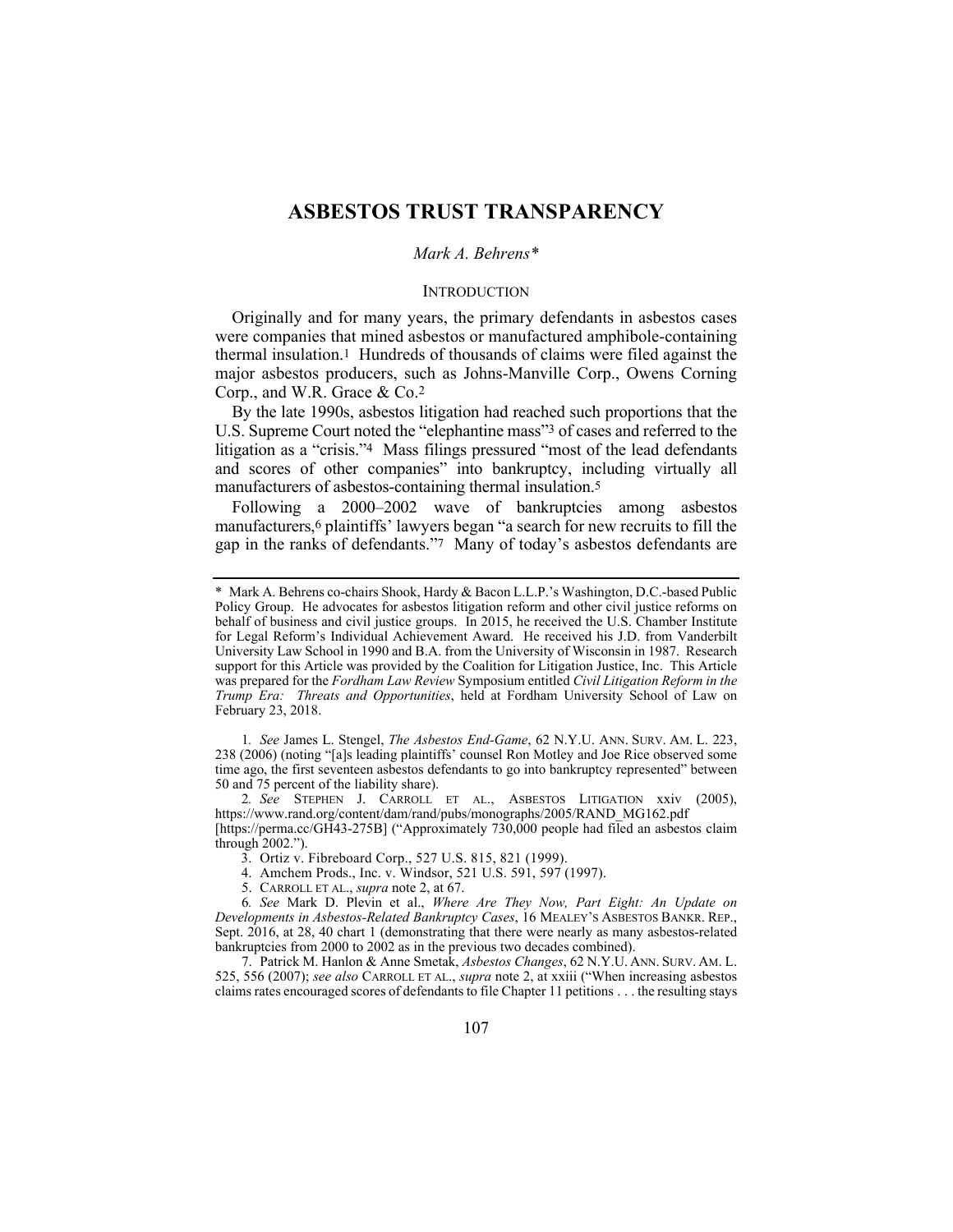formerly peripheral or new defendants associated with chrysotile-containing products "such as gaskets, pumps, automotive friction products, and residential construction products."8 One plaintiffs' attorney described the asbestos litigation as an "endless search for a solvent bystander."9

There is a remedy for workers and others with asbestos-related injuries caused by the former thermal insulation defendants and other companies that have exited the tort system through bankruptcy.<sup>10</sup> As part of their reorganization, those companies established trusts that hold *billions* of dollars to pay asbestos claimants.11 Filing an asbestos trust claim is similar to filing an insurance claim—it is easier and faster than bringing a lawsuit.12

10*. See* S. Todd Brown, *How Long Is Forever This Time? The Broken Promise of Bankruptcy Trusts*, 61 BUFF.L.REV. 537, 537 (2013) ("Section 524(g) of the Bankruptcy Code authorizes the entry of an injunction that channels all of a debtor's asbestos-related liabilities to a bankruptcy trust, which is established by the debtor to pay all valid current and future asbestos claims.").

11*. See* Marc C. Scarcella & Peter R. Kelso, *Asbestos Bankruptcy Trusts: A 2013 Overview of Trust Assets, Compensation & Governance*, 12 MEALEY'S ASBESTOS BANKR. REP., June 2013, at 33, 33–34 (describing how scores of former asbestos producers "have emerged from the 524(g) bankruptcy process leaving in their place dozens of trusts funded with tens of billions in assets to pay claims").

12*. See* John J. Hare & Daniel J. Ryan, *Uncloaking Bankruptcy Trust Filings in Asbestos Litigation: Refuting the Myths About Transparency*, 15 MEALEY'S ASBESTOS BANKR. REP., Apr. 2016, at 1, 3 ("Plaintiffs' lawyers routinely advertise their ability to file trust claims 'quickly and easily,' and tell potential clients that paralegals evaluate potential trust claims and undertake the filing process. The evidence also demonstrates that trust claims are paid much more quickly than tort claims."); Marc C. Scarcella & Peter R. Kelso, *A Reorganized Mess: The Current State of the Asbestos Bankruptcy Trust System*, 14 MEALEY'S ASBESTOS BANKR. REP., Feb. 2015, at 32, 39 ("Unlike lawsuits filed in the tort system, the trust compensation process is intended to avoid the time, expense, and resource burden often associated with litigation.").

in litigation . . . drove plaintiff attorneys to press peripheral non-bankrupt defendants to shoulder a larger share of the value of asbestos claims and to widen their search for other corporations that might be held liable for the costs of asbestos exposure and disease.").

 <sup>8.</sup> Marc C. Scarcella et al., *The Philadelphia Story: Asbestos Litigation, Bankruptcy Trusts and Changes in Exposure Allegations from 1991–2010*, 27 MEALEY'S LITIG. REP.: ASBESTOS, Oct. 10, 2012, at 1, 1. Chrysotile is "far less toxic than other forms of asbestos." *In re* Garlock Sealing Tech., LLC., 504 B.R. 71, 75 (Bankr. W.D.N.C. 2014); *see also* Rockman v. Union Carbide Corp., 266 F. Supp. 3d 839, 846 (D. Md. 2017) ("[*C*]*hrysotile*  asbestos is classified in an entirely separate mineralogical family from *amphibole* asbestos and is widely considered less potent."), *appeal dismissed sub nom.* Rockman v. Georgia-Pacific, LLC, No. 17-1883, 2017 WL 7135451 (4th Cir. Oct. 23, 2017); Bartel v. John Crane, Inc., 316 F. Supp. 2d 603, 605 (N.D. Ohio 2004) ("While there is debate in the medical community over whether chrysotile asbestos is carcinogenic, it is generally accepted that it takes a far greater exposure to chrysotile fibers than to amphibole fibers to cause mesothelioma."), *aff'd sub nom.* Lindstrom v. A-C Prod. Liab. Tr., 424 F.3d 488 (6th Cir. 2005).

 <sup>9.</sup> Richard Scruggs & Victor Schwartz, *'Medical Monitoring and Asbestos Litigation' a Discussion with Richard Scruggs and Victor Schwartz*, 17 MEALEY'S LITIG.REP.: ASBESTOS, Mar. 1, 2002, at 1, 5. More than 10,000 companies, including subsidiaries, have been named as asbestos defendants. *See* JENNI BIGGS ET AL., TOWERS WATSON, A SYNTHESIS OF ASBESTOS DISCLOSURES FROM FORM 10-KS—UPDATED 1 (June 2013), https://www.towerswatson.com/en-US/Insights/Newsletters/Americas/americas-insights/ 2013/A-Synthesis-of-Asbestos-Disclosures-From-Form-10-Ks-Updated [https://perma.cc/ 3FAC-JYDR].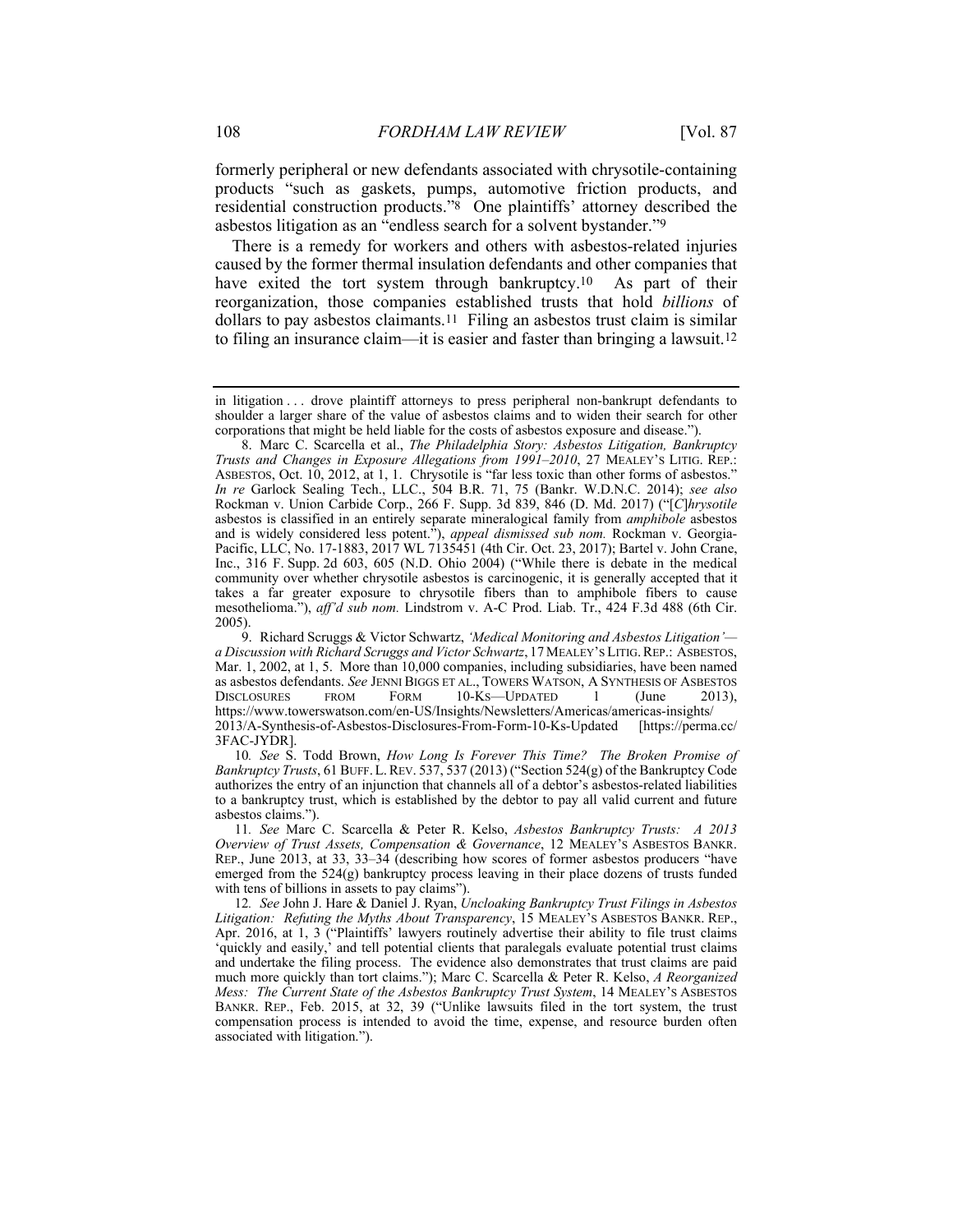One might assume that asbestos plaintiffs would obtain quick payments from the trusts while pursuing lengthier tort actions against solvent asbestos defendants that may have contributed to their harm. Instead, many plaintiffs intentionally delay their asbestos trust claims until their tort cases are resolved.13 This tactic allows plaintiffs to suppress evidence of trust-related exposures that defendants could use to impeach plaintiffs, apportion fault to bankrupt nonparties, or prove that bankrupt entities were the sole cause of a plaintiff's harm.14

Further, "[i]n cases where defendants have been able to overcome the attempts to suppress evidence of other exposures, it has become apparent that the product exposures set forth in multiple trust claims differ markedly from, and are inconsistent with, the exposures being asserted by plaintiffs in the tort system."15

As this Article will demonstrate, there is a wealth of evidence proving that delayed trust filings and inconsistent claiming activity by asbestos plaintiffs are routine.

Consequently, juries in asbestos personal injury cases are often misled to believe that the defendants taking part in a trial were responsible for all or most of the plaintiff's harm.16 Jurors do not hear about all of a plaintiff's

16*. See* LLOYD DIXON & GEOFFREY MCGOVERN, ASBESTOS BANKRUPTCY TRUSTS AND TORT COMPENSATION xiv (2011), https://www.rand.org/content/dam/rand/pubs/monographs/ 2011/RAND\_MG1104.pdf [https://perma.cc/MD89-7NZ3] ("When trust claims are not filed

 <sup>13.</sup> Peggy Ableman et al., *A Look Behind the Curtain: Public Release of Garlock Bankruptcy Discovery Confirms Widespread Pattern of Evidentiary Abuse Against Crane Co.*, 15 MEALEY'S LITIG. REP.: ASBESTOS, Nov. 2015, at 28, 34 ("[T]wo prominent plaintiff attorneys in Garlock's bankruptcy gave sworn deposition testimony that it is their practice to wait until the tort case has concluded to file bankruptcy trust claims."); Joseph W. Belluck et al., *The Asbestos Litigation Tsunami—Will It Ever End?*, 9 J.L. ECON. & POL'Y 489, 511 (2013) (quoting a New York City asbestos plaintiffs' lawyer as stating, "we do not file the bankruptcy claims until after the case is resolved").

<sup>14</sup>*. See* Daniel J. Ryan & John J. Hare, *Uncloaking Bankruptcy Trust Filings in Asbestos Litigation: A Survey of Solutions to the Types of Conduct Exposed in Garlock's Bankruptcy*, 15 MEALEY'S ASBESTOS BANKR. REP., Aug. 2015, at 1, 2 ("[Asbestos claimants] attempt to shield their trust recoveries from disclosure in tort suits by concealing their trust claims or not filing the claims until the tort suit has concluded.").

 <sup>15.</sup> Lester Brickman, *Fraud and Abuse in Mesothelioma Litigation*, 88 TUL. L.REV. 1071, 1088 (2014); *see also* Peggy L. Ableman, *A Case Study from a Judicial Perspective: How Fairness and Integrity in Asbestos Tort Litigation Can Be Undermined by Lack of Access to Bankruptcy Trust Claims*, 88 TUL. L. REV. 1185, 1196–97 (2014) ("The absence of transparency continues to create a loophole that allows claimants to present contradictory theories of exposure and to manipulate causation evidence to fit the specific defendants named in the complaint or who are left standing at trial."); Ryan & Hare, *supra* note 14, at 2 ("[T]here has been a recent focus on ensuring trust transparency in order to avoid the potential for abuse. The abuse occurs most often when claimants allege certain facts to support their trust claims and then allege inconsistent facts to support their tort claims. For instance, claimants have alleged exposure to the products of bankrupt entities in their trust filings, but then ignore or flatly deny those exposures when they target solvent defendants in tort litigation."); William P. Shelley et al., *The Need for Further Transparency Between the Tort System and Section 524(g) Asbestos Trusts, 2014 Update—Judicial and Legislative Developments and Other Changes in the Landscape Since 2008*, 23 WIDENER L.J. 675, 679 (2014) (noting that claimants "make trust submissions based upon alleged exposure histories that are at stark variance from the tales they tell in the tort system").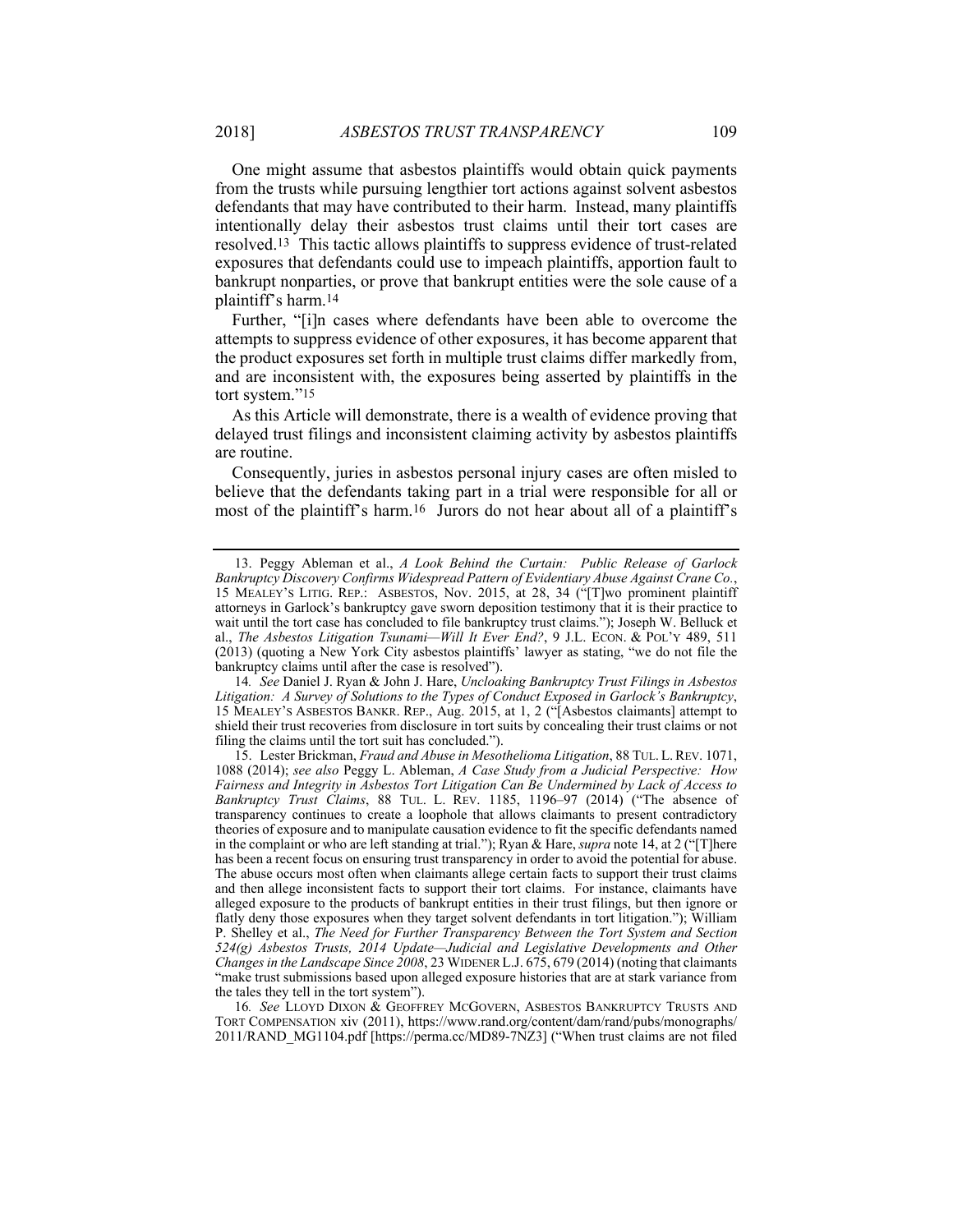exposures to asbestos, such as exposures to amphibole-containing thermal insulation that countless plaintiffs claimed as their primary source of exposure until those companies went bankrupt.17

Because juries lack full information, solvent defendants end up paying inflated settlements and awards that disadvantage those defendants and future plaintiffs.18 Plaintiffs' attorneys have essentially crafted a way to hold solvent asbestos defendants liable for more than their "fair share," contrary to the policy decision of the many states that have abolished or modified joint liability.<sup>19</sup>

In other states, juries are not able to allocate fault to nonparties, such as settling defendants, but defendants that lose at trial are given credit for pretrial settlements received by a plaintiff.20 This approach allows a plaintiff to obtain a full recovery from a judgment defendant without receiving a windfall due to settlements received from others before trial.

Here, too, asbestos plaintiff lawyers have perfected a way to "double dip." By delaying the filing of asbestos trust claims until after an asbestos-related tort case is tried, judgment defendants are denied setoffs for those trust

19*. See* Laura Kingsley Hong & Robert E. Haffke, *Apportioning Liability in Asbestos Litigation: A Review of the Law in Key Jurisdictions*, 26 T.M. COOLEY L. REV. 681, 682 (2009) ("Many jurisdictions have abandoned the doctrine of pure joint and several liability in toxic-tort cases and have instead enacted systems for apportioning liability.").

20*. See* DIXON & MCGOVERN, *supra* note 16, at 6 ("In tort litigation more generally, defendants often settle before trial, and, because those settlements are intended to compensate the plaintiff for the alleged harm, states often allow credit to be provided to verdict defendants for money the plaintiff has already received.").

prior to trial, defendants . . . might not have the information they need to assign fault to bankrupt firms."); *see also id.* at 52 ("Submission of trust claims after termination of the tort case is desirable for the plaintiff because doing so can avoid disclosure of information that could aid in assigning fault to the bankrupt firms.").

<sup>17</sup>*. See* Sarah Beth Jones et al., *2017 Asbestos Update: Deposition Strategies for Developing Alternative Exposures*, FOR DEF., June 2017, at 50, 51 ("Those bankrupt companies accounted for the bulk of the asbestos market. In fact, one bankrupt company alone manufactured more than 50 percent of the asbestos-containing insulation sold worldwide."); Scarcella et al., *supra* note 8, at 11 ("The results from the study of the Philadelphia asbestos cases indicate that while exposures to thermal insulation products remain prevalent among today's plaintiff population, the identification of exposure to those products is greatly diminished compared to the claims filed prior to the Bankruptcy Wave that had comparable (or even identical) exposure histories.").

<sup>18</sup>*. See* DIXON & MCGOVERN, *supra* note 16, at xv ("If . . . bankrupt firms are assigned less fault than would have been the case in the pre-reorganization scenario, total plaintiff compensation and payments by the defendants that remain solvent can increase. In the extreme, the plaintiff can receive full compensation in the tort system and then receive additional compensation from the trusts."); *see also* Editorial, *The Double-Dipping Legal Scam*, WALL ST.J., Dec. 26, 2014, at A12 ("[N]ow we're getting a glimpse of what has become a widespread tort-bar con. Court documents show the ugly specifics of 'double-dipping'—in which lawyers sue a company and claim its products caused their clients' disease, even as they file claims with asbestos trusts blaming other products for the harm. This lets them get double or multiple payouts for a single illness, with a huge cut for the lawyers each time.").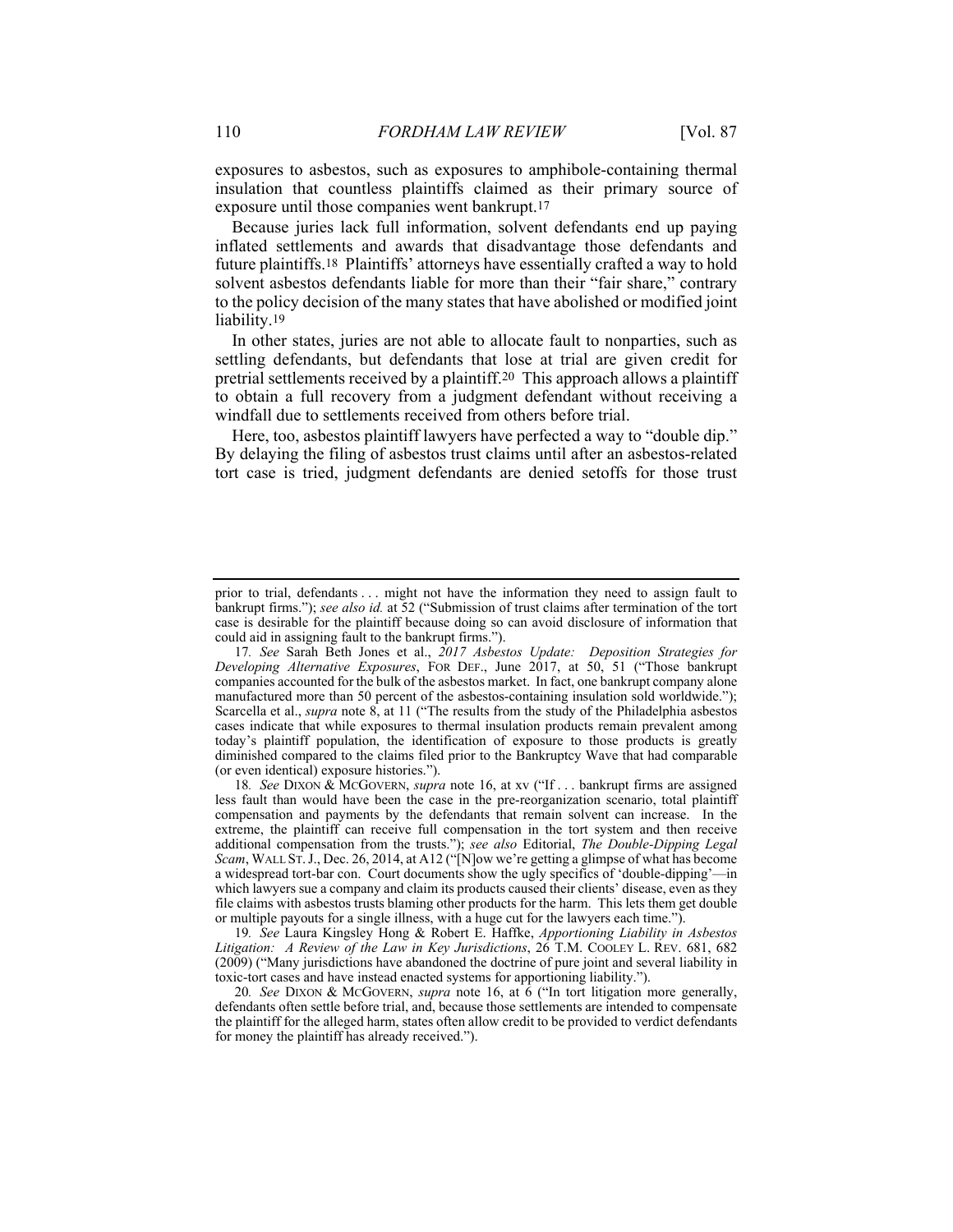payments.21 A plaintiff can recover in full from a judgment defendant, then file trust claims and recover again from multiple trusts for the same injury.22

Why should people care if gamesmanship by asbestos plaintiffs causes defendants to pay more than their fair share to a person dying of mesothelioma or some other serious asbestos-related disease? The short answer is that it is unfair to those defendants, undermines the integrity of the civil justice system, and may hurt future claimants. As an NPR story explained, "No one argues that people suffering from mesothelioma shouldn't get compensated. Instead, it's a matter of the right companies paying the right amounts."23

This Article argues for legislation, such as that enacted in many states, that requires asbestos plaintiffs to pursue quick compensation from the trusts and allows trust-related exposures and compensation to be properly accounted for in asbestos-related personal injury cases.24 States with substantial asbestos litigation, such as California, Illinois, New York, and Missouri, need the legislation the most.

#### I. THE ASBESTOS TRUST CLAIM SYSTEM

Over 120 companies have declared bankruptcy due, at least in part, to asbestos-related liabilities.25 In bankruptcy, many of these companies created trusts to pay for asbestos-related harms caused by exposure to their products.26 Approximately sixty trusts presently in operation collectively

 24. Courts can accomplish similar reforms through case management orders. *See* Amended Pre-Trial Order No. 9 | XIII(C)(7)(o)(2)(e), *In re* Mass. State Court Asbestos Litig., (Mass. Super. Ct. June 27, 2012) ("Within thirty days of trial, Plaintiff will serve a certification with the [court] that all known bankruptcy claims have been filed."); *see also* Peggy L. Ableman, *The Time Has Come for Courts to Respond to the Manipulation of Exposure Evidence in Asbestos Cases: A Call for the Adoption of Uniform Case Management Orders Across the Country*, 30 MEALEY'S LITIG. REP.: ASBESTOS, Apr. 8, 2015, at 1, 6.

25*. See Chart 1: Company Name and Year of Bankruptcy Filing (Chronologically)*, CROWELL & MORING LLP, https://www.crowell.com/files/List-of-Asbestos-Bankruptcy-Cases-Chronological-Order.pdf [https://perma.cc/78WH-PRFL] (last visited Aug. 24, 2018).

 26. Section 524(g) of the Bankruptcy Code provides a mechanism for such companies to reorganize, channel their asbestos liabilities into trusts, and emerge from bankruptcy with immunity from asbestos-related tort claims. *See* 11 U.S.C. § 524(g) (2012); *see also* Shelley, *supra* note 15, at 675–76 ("These trusts answer for the tort liabilities of the great majority of the historically most-culpable large manufacturers that exited the tort system through bankruptcy over the past several decades.").

<sup>21</sup>*. See id.* at 56 ("When trust claims are not filed prior to trial, defendants will not receive setoffs for trust payments . . . .").

<sup>22</sup>*. See id.* at 52 ("Submission of trust claims after termination of the tort case is desirable for the plaintiff . . . because, although there are no setoffs for trust payments received after the tort case has terminated, there are setoffs to varying degrees for pre-verdict trust payments in some of the jurisdictions examined.").

 <sup>23.</sup> Michael Tomsic, *Case Sheds Light on the Murky World of Asbestos Litigation*, NPR (Feb. 4, 2014, 4:00 PM), http://www.npr.org/2014/02/04/271542406/case-sheds-light-on-themurky-world-of-asbestos-litigation [https://perma.cc/BF6L-N8ZB].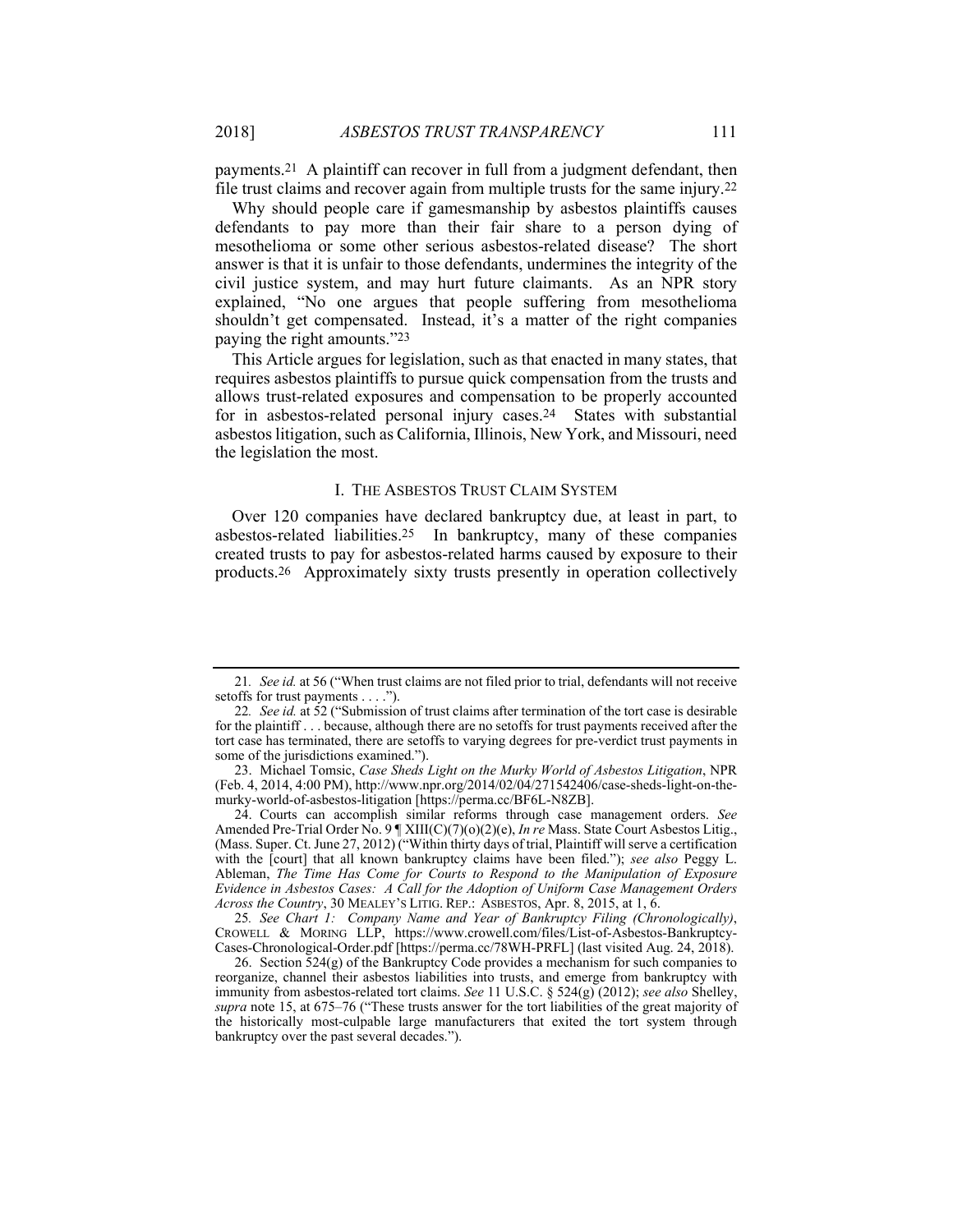hold billions of dollars to pay claimants.<sup>27</sup> The reorganized companies are immune from asbestos lawsuits.28

Asbestos trusts "compensate claimants expeditiously and at a minimal cost."29 Further, because trust payment procedures are voted on "by the claimants through their attorneys, and the trusts often do not contest liability, it is much easier to collect against a bankruptcy trust than a solvent defendant."30 One commentator has "even likened the trusts to a 'piggy bank' which asbestos attorneys can dip into at will."31

"In practice, a claimant seeking compensation from a trust must file a claim form, which . . . requires a statement of injury; information sufficient to establish asbestos exposure attributable to the trust's predecessor . . . under penalty of perjury; and a determination as to whether the claimant is seeking expedited or individual review."32 Along with the claim form, claimants submit documented evidence of exposure, such as a "work history, Social Security records, invoices, employer records, or deposition testimony of [a] claimant or coworkers taken in asbestos litigation," and "medical reports or records sufficient to support a diagnosis for the specific disease being claimed or, if applicable, a copy of a death certificate."33 Claimants may "electronically file bulk claim submissions against multiple trusts."34

If a trust determines that a claim meets the criteria for payment, the trust will make an offer based on a percentage of the "scheduled value" for the

<sup>27</sup>*. See* U.S. GOV'T ACCOUNTABILITY OFF., GAO-11-819, ASBESTOS INJURY COMPENSATION: THE ROLE AND ADMINISTRATION OF ASBESTOS TRUSTS 3 (2011), https://www.gao.gov/assets/590/585380.pdf [https://perma.cc/G7HD-BSUD] (stating that, as of 2011, sixty asbestos personal injury trusts held assets totaling \$36.8 billion among them); *see also* DIXON & MCGOVERN, *supra* note 16, at 2.

<sup>28</sup>*. See* LLOYD DIXON ET AL., ASBESTOS BANKRUPTCY TRUSTS: AN OVERVIEW OF TRUST STRUCTURE AND ACTIVITY WITH DETAILED REPORTS ON THE LARGEST TRUSTS 3 (2010), https://www.rand.org/content/dam/rand/pubs/technical\_reports/2010/RAND\_TR872.pdf [https://perma.cc/L5ZT-Y2DC].

 <sup>29.</sup> Marc C. Scarcella & Peter R. Kelso, *Asbestos Bankruptcy Trusts: A 2013 Overview of Trust Assets, Compensation & Governance*, 12 MEALEY'S ASBESTOS BANKR. REP., June 2013, at 33, 41; *see also* Dionne Searcey & Rob Barry, *As Asbestos Claims Rise, So Do Worries About Fraud*, WALL ST. J. (Mar. 11, 2013, 5:55 AM), https://www.wsj.com/ articles/SB10001424127887323864304578318611662911912 [https://perma.cc/M3GB-77T7] ("Unlike court, where plaintiffs can be cross-examined and evidence scrutinized by a judge, trusts generally require victims or their attorneys to supply basic medical records, work histories and sign forms declaring their truthfulness. The payout is far quicker than a court proceeding and the process is less expensive for attorneys.").

 <sup>30.</sup> Adrienne Bramlett Kvello, *The Best of Times and the Worst of Times: How Borg-Warner and Bankruptcy Trusts Are Changing Asbestos Settlements in Texas*, 40 ADVOCATE 80, 80 (2007).

<sup>31</sup>*. Id.* (quoting Cardozo School of Law Professor Lester Brickman); *see also* Thomas M. Wilson, *Institutionalized Fraud in Asbestos Bankruptcy Trusts*, 13 MEALEY'S LITIG. REP.: ASBESTOS, May 7, 2014, at 1, 7 ("[T]he trusts, designed by the same individuals who are now submitting claims, contain 'loopholes' allowing for ease of payment, often without the need for any real proof.").

 <sup>32.</sup> S. Todd Brown, *Bankruptcy Trusts, Transparency and the Future of Asbestos Compensation*, 23 WIDENER L.J. 299, 317–18 (2013).

<sup>33</sup>*. See* U.S. GOV'T ACCOUNTABILITY OFF., *supra* note 27, at 18.

 <sup>34.</sup> Scarcella & Kelso, *supra* note 29, at 42.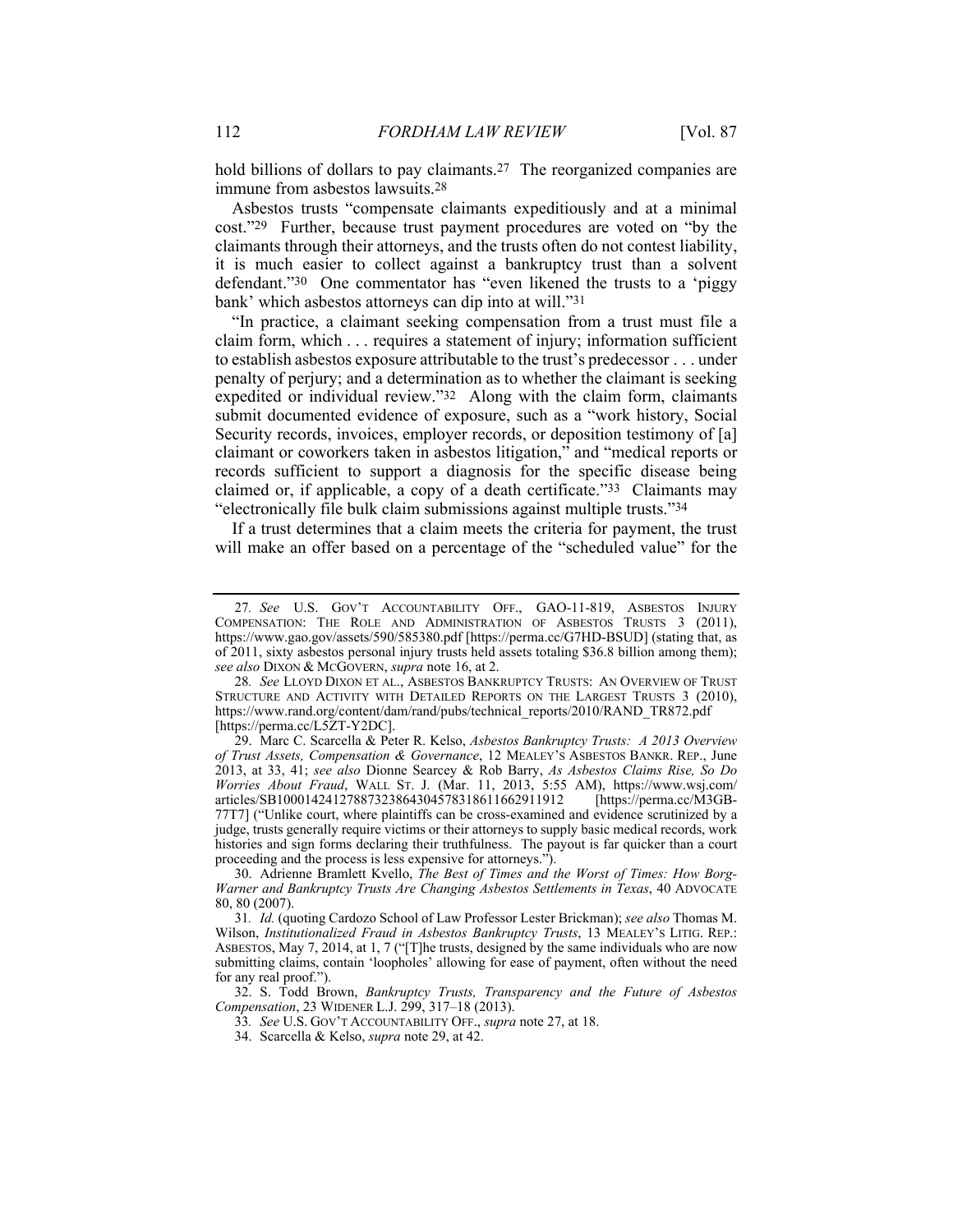alleged injury.35 The general counsel of the Manville Trust has testified that the trust has no backlog and that an offer can be made within days after submission.<sup>36</sup> After an offer is accepted, "payments tend to be made quickly."37

The U.S. Government Accountability Office (GAO) estimates that approximately 97–98 percent of trust claims are processed on this expedited basis.38 Only a small percentage of claimants reject scheduled payment offers and seek individual review in the hopes of obtaining more compensation.39 It is common for claimants to receive multiple trust payments since each trust operates independently and workers were often exposed to different asbestos products.40

## II. ASBESTOS TRUST CLAIM MANIPULATION AND INCONSISTENT CLAIMING

Plaintiffs can file claims with asbestos trusts and bring personal injury lawsuits against solvent defendants.41 In a bankruptcy case involving gasket and packing manufacturer Garlock Sealing Technologies, LLC., a typical mesothelioma plaintiff's recovery was estimated to be "between \$1 and \$1.5 million, including an average of \$560,000 in tort recoveries and about \$600,000 from 22 Trusts."42

By delaying asbestos trust filings until a personal injury case is resolved, a plaintiff can suppress evidence of trust-related exposures that defendants could use at trial, including evidence that would attach fault to a former insulation defendant. Delayed trust claim submissions also can deny judgment defendants setoffs they would otherwise be entitled to receive for trust payments to plaintiffs. These practices were described in a watershed

37. Brown, *supra* note 10, at 555.

40. Brickman, *supra* note 15, at 1078–79.

<sup>35</sup>*.* U.S. GOV'T ACCOUNTABILITY OFF., *supra* note 27, at 17; *see also* Brown, *supra* note 32, at 318.

<sup>36</sup>*. See* Deposition of Jared Garelick at 33:10–13, Cummings v. Gen. Elec. Co., No. 13- CI-006374 (Ky. Cir. Ct. Dec. 14, 2015) ("Claims are processed as they are submitted . . . . [T]he trust doesn't have a real backlog. Things are done in realtime [sic]. So as soon as a claim is submitted, it gets processed . . . .").

<sup>38</sup>*. See* U.S. GOV'T ACCOUNTABILITY OFF., *supra* note 27, at 20 (stating that most claims are processed on an expedited basis with only "[2] to 3 percent of claims . . . processed through the individual review process").

<sup>39</sup>*. See* Brown, *supra* note 10, at 554; Deposition of Garelick, *supra* note 36, at 37:2– 38:1.

<sup>41</sup>*. See* LLOYD DIXON & GEOFFREY MCGOVERN, BANKRUPTCY'S EFFECT ON PRODUCT IDENTIFICATION IN ASBESTOS PERSONAL INJURY CASES iii (2015), https://www.rand.org/content/dam/rand/pubs/research\_reports/RR900/RR907/RAND\_RR90 7.pdf [https://perma.cc/HP6P-3VZJ] ("Plaintiffs now often receive compensation both from the trusts and through a tort case."); *see also* U.S. GOV'T ACCOUNTABILITY OFF., *supra* note 27, at 15 ("Although 60 companies subject to asbestos-related liabilities have filed for bankruptcy under Chapter 11 and established asbestos bankruptcy trusts in accordance with § 524(g), asbestos claimants can also seek compensation from potentially liable solvent companies (that is, a company that has not declared bankruptcy) through the tort system.").

<sup>42</sup>*. In re* Garlock Sealing Tech., LLC., 504 B.R. 71, 96 (Bankr. W.D.N.C. 2014).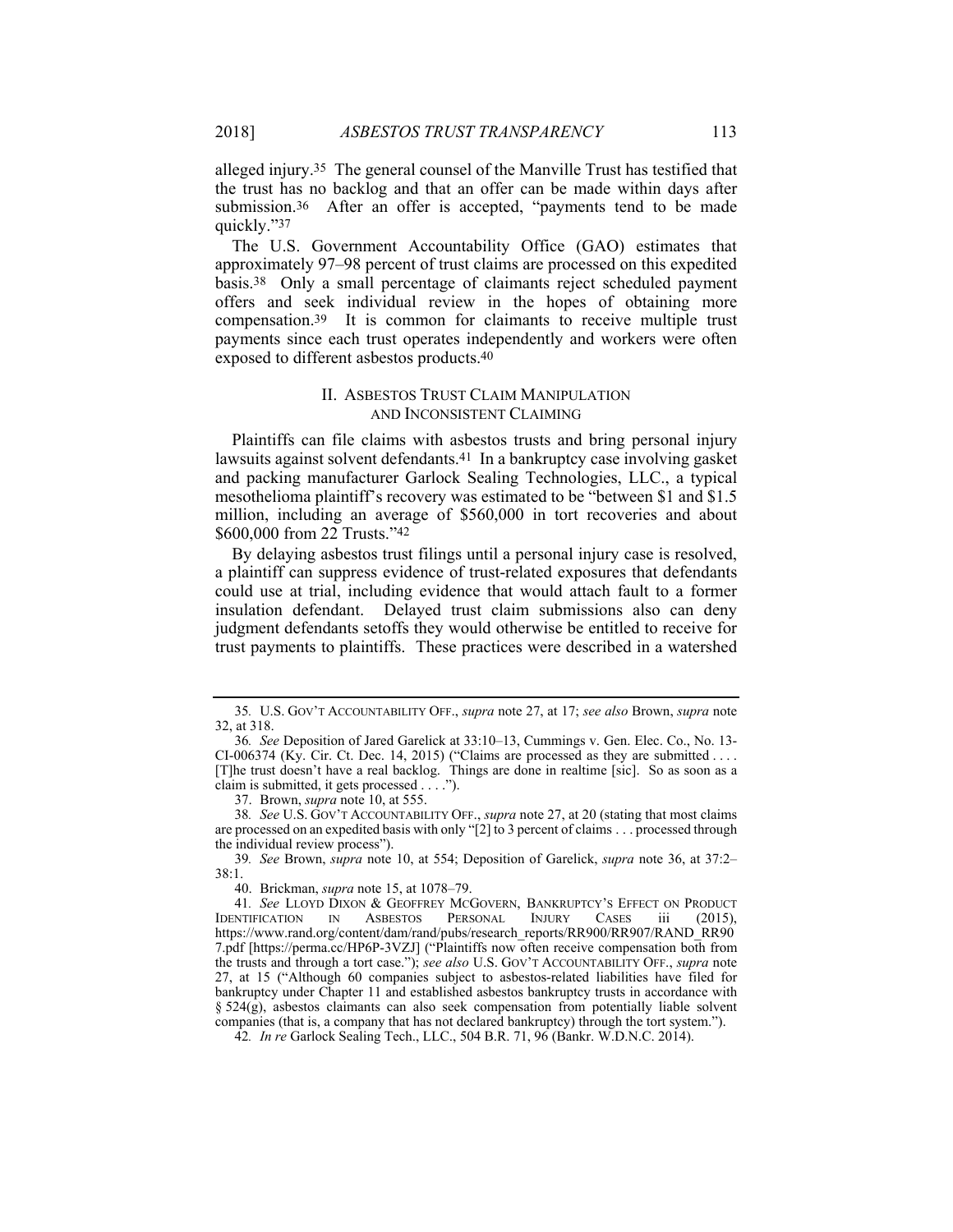opinion, *In re Garlock Sealing Technologies, LLC.,*43 by a federal bankruptcy judge in Garlock's bankruptcy.44

Historically, Garlock was a relatively small player in the asbestos tort system and was "very successful in settling (and rarely trying)" asbestos personal injury lawsuits filed against it.45 After virtually all thermal insulation defendants exited the tort system by the early 2000s, Garlock became a "focus of plaintiffs' attention" because it was still solvent.46 Garlock faced challenges defending itself in this new environment because "evidence of plaintiffs' exposure to other asbestos products often disappeared."47 The judge in *Garlock* said that this happened because of "the effort by some plaintiffs and their lawyers to withhold evidence of exposure to other asbestos products and to delay filing claims against bankrupt defendants' asbestos trusts until after obtaining recoveries from Garlock (and other viable defendants)."48 The judge concluded that the missing evidence "had the effect of unfairly inflating the recoveries against Garlock."49

For example, in a California case that resulted in a \$9 million verdict for a former Navy machinist mate, Garlock attempted to show that the plaintiff had been exposed to Unibestos amphibole insulation manufactured by Pittsburgh Corning.<sup>50</sup> The plaintiff "did not admit to any exposure from amphibole insulation . . . and claimed that 100% of his work was on gaskets," while his lawyer told the jury there was no Unibestos insulation on his ship.<sup>51</sup> Post-verdict, however, the plaintiff's lawyers filed fourteen asbestos trust claims, including "several against amphibole insulation manufacturers."52 "And most important," said the judge in *Garlock*, "the same lawyers who represented to the jury that there was no Unibestos insulation exposure had, seven months *earlier*, filed a ballot in the Pittsburgh Corning bankruptcy that certified under 'penalty of perjury' that the plaintiff had been exposed to Unibestos insulation."53

In a Philadelphia case that Garlock settled for \$250,000, the plaintiff "did not identify exposure to any bankrupt companies' asbestos products."54 Further, in answers to interrogatories, the plaintiff's lawyers said the plaintiff

46*. Id.*

<sup>43</sup>*.* 504 B.R. 71 (Bankr. W.D.N.C. 2014).

<sup>44</sup>*. See id.* at 82–87; *see also* Mt. McKinley Ins. Co. v. Pittsburgh Corning Corp., No. 13- 1639, 2015 WL 4773425, at \*5 (W.D. Pa. Aug. 12, 2015) ("The evidence uncovered in the *Garlock* case arguably demonstrates that asbestos plaintiffs' law firms acted fraudulently or at least unethically in pursuing asbestos claims in the tort system and the asbestos trust system.").

<sup>45</sup>*. In re Garlock*, 504 B.R. at 73.

<sup>47</sup>*. Id.* at 73; *see also id.* at 84, 86.

<sup>48</sup>*. Id.* at 84.

<sup>49</sup>*. Id.* at 86; *see also id.* at 94 (stating that the withholding of exposure evidence by asbestos plaintiffs' counsel was "widespread and significant").

<sup>50</sup>*. See id.* at 84.

<sup>51</sup>*. Id.*

<sup>52</sup>*. Id.*

<sup>53</sup>*. Id.*

<sup>54</sup>*. Id.*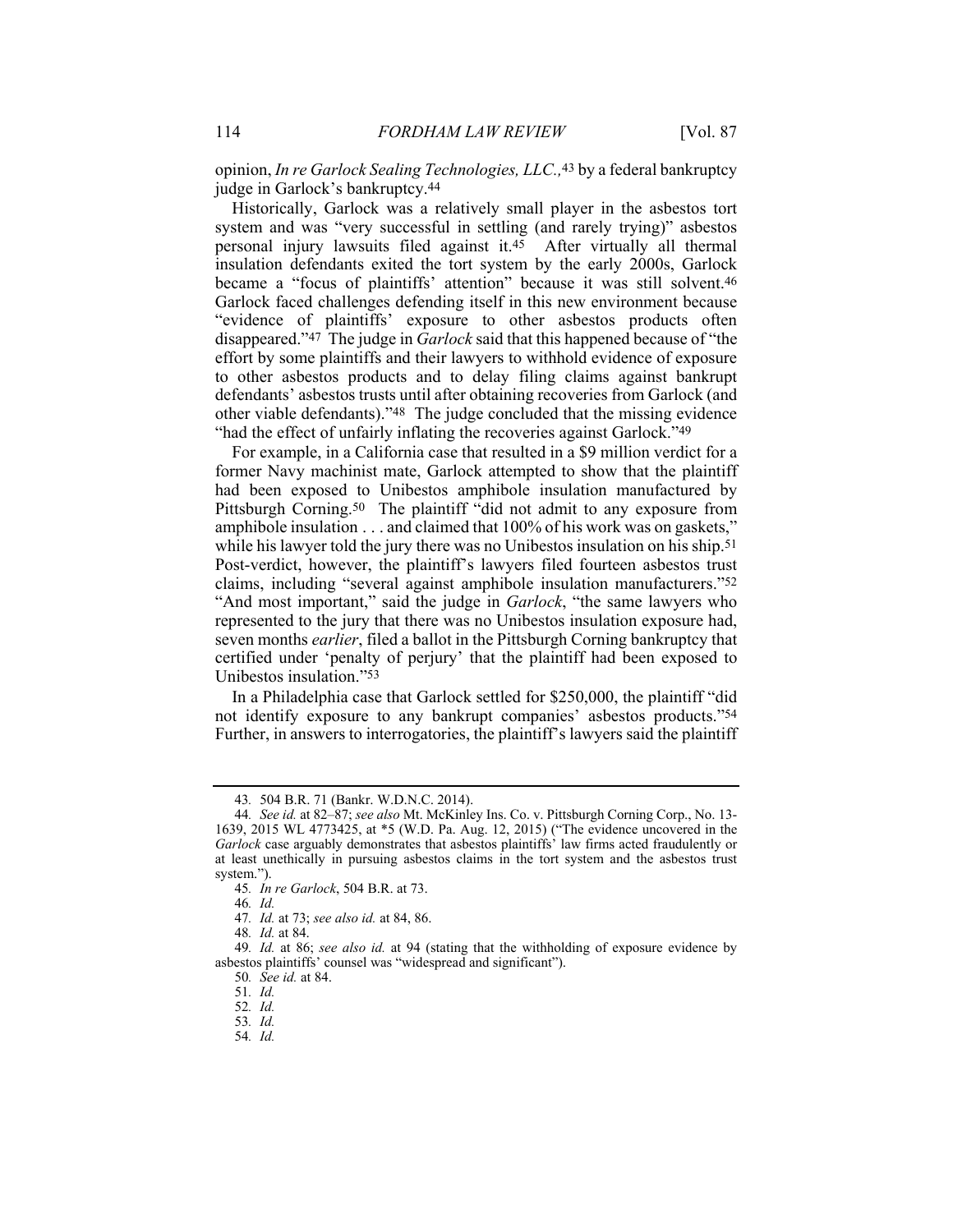had "no personal knowledge" of such exposure.<sup>55</sup> Six weeks earlier, however, "those same lawyers had filed a statement in the Owens Corning bankruptcy case, sworn to by the plaintiff, that stated that he 'frequently, regularly and proximately breathed asbestos dust emitted from Owens Corning . . . asbestos-containing pipe covering."<sup>56</sup> In total, the plaintiff's lawyers "failed to disclose exposure to 20 different asbestos products for which [the plaintiff] made Trust claims," including fourteen claims supported by sworn statements that "contradicted the plaintiff's denials in the tort discovery."57

The *Garlock* court also described a New York case that Garlock settled during trial for \$250,000.58 The plaintiff denied any exposure to insulation products, but after his tort case was settled, his lawyers filed twenty-three trust claims on his behalf, including eight trust claims that were filed within twenty-four hours after the settlement with Garlock was completed.59

In another California case that Garlock settled for \$450,000, a former sailor denied that he had ever seen anyone installing or removing pipe insulation on his ship.60 After the plaintiff settled with Garlock, his lawyers filed eleven trust claims on his behalf, including seven claims "based on declarations that he personally removed and replaced insulation and identified, by name, the insulation products to which he was exposed."61

Since the *Garlock* decision was issued, numerous reports have confirmed that "[w]e are now past the time when [the case examples in *Garlock*] can be referred to as mere anomalies."62 For instance, a 2015 study of almost 1850 mesothelioma lawsuits resolved by industrial product manufacturer Crane Co. from 2007 through 2011 revealed "a similar pattern of systematic suppression of trust disclosures [as] was documented in the Garlock bankruptcy."63 Utilizing publicly available discovery data from Garlock's bankruptcy case, the study found that in cases where Crane Co. was a codefendant with Garlock, plaintiffs filed an average of eighteen trust claims.64 The study also found that "80% of these claim forms or related exposures were not disclosed by plaintiffs or their law firms to Crane in the underlying tort proceedings."65

A separate 2015 report revealed additional instances of "inconsistent claiming behavior and allegations between the tort and trust systems" by

<sup>55</sup>*. Id.* at 85.

<sup>56</sup>*. Id.*

<sup>57</sup>*. Id.*

<sup>58</sup>*. Id.*

<sup>59</sup>*. See id.*

<sup>60</sup>*. See id.*

<sup>61</sup>*. Id.*

 <sup>62.</sup> Peggy L. Ableman, *The* Garlock *Decision Should Be Required Reading for All Trial Court Judges in Asbestos Cases*, 37 AM. J. TRIAL. ADVOC. 479, 488 (2014).

 <sup>63.</sup> Ableman, *supra* note 13, at 28.

<sup>64</sup>*. See id*.

<sup>65</sup>*. Id.*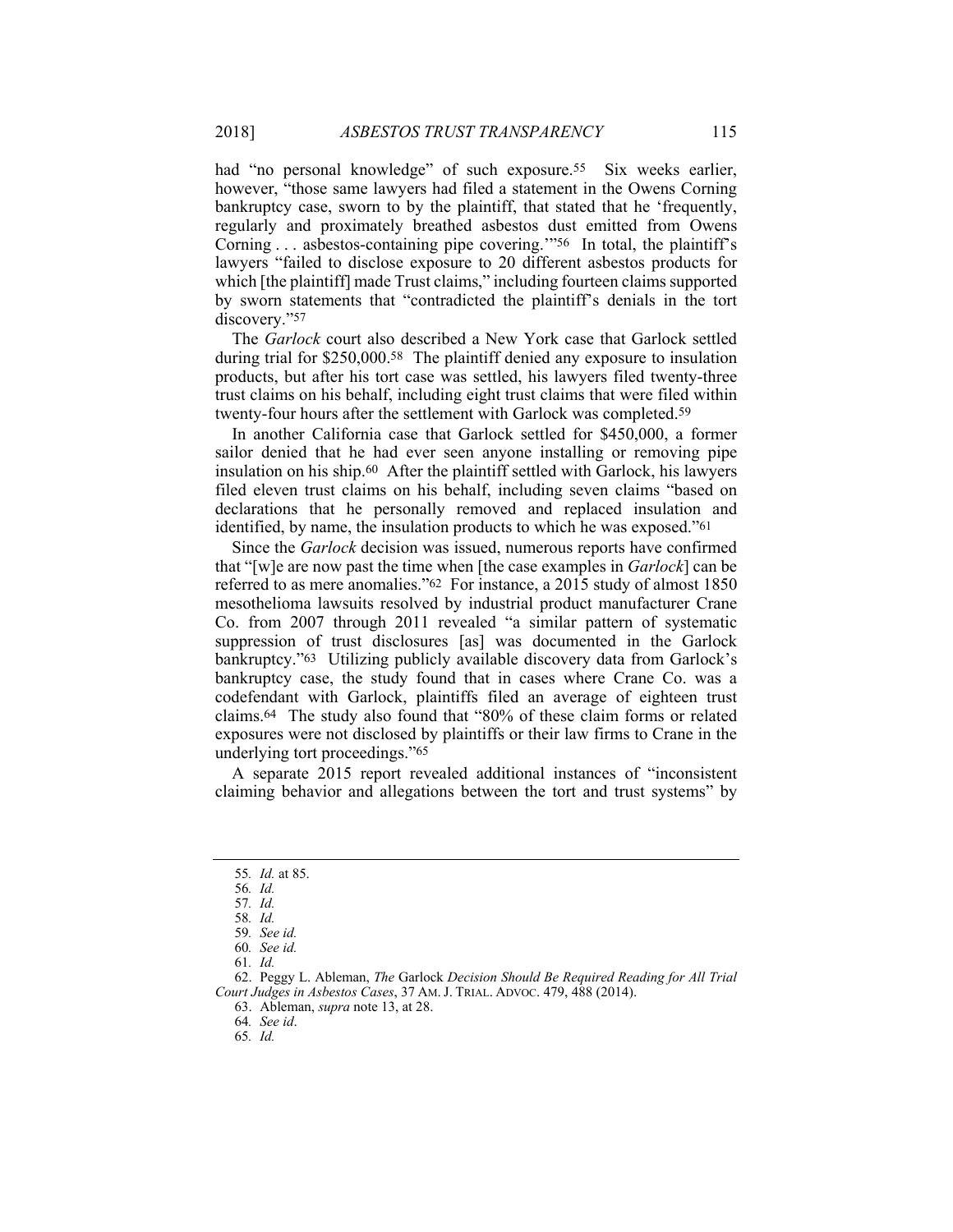plaintiffs.66 For example, a West Virginia plaintiff recalled the products of more than a dozen noninsulation defendants but could not remember the asbestos-containing thermal insulation products to which he alleged exposure.67 Plaintiff's counsel eventually "filed claims against 20 trusts, a majority of which represent predecessor companies that once engaged in the manufacturing, distribution, or installation of asbestos-containing thermal insulation products."68

A 2016 study documented similar issues in Newport News, Virginia.69 The study found that plaintiffs' delayed trust filings in the cases sampled, which denied tort defendants access to "alternative exposure histories" present in the trust submissions.70 Further, Newport News plaintiffs "routinely deny or are unable to recall many trust-related exposures during personal injury cases" but nonetheless later file claims with those trusts.71

A 2017 study of asbestos cases recently filed in Illinois provides further proof that "the failure by plaintiffs and their counsel to produce trust-related exposure evidence in a timely fashion in asbestos cases . . . appears to be systemic."72 The study analyzed a sample of one hundred cases and found that only eight plaintiffs disclosed having made trust claim submissions, even though the average plaintiff in the sample could have made sixteen trust claims and thirty-seven of the plaintiffs could have made more than twenty trust claims.73

More recently, a November 2017 bankruptcy filing by Bestwall LLC, an affiliate of Georgia-Pacific, LLC, described other instances where "asbestos plaintiffs, at a minimum, inconsistently and selectively disclosed exposure evidence to support or strengthen their cases against non-bankrupt companies."74 For example, a Philadelphia plaintiff who sued Bestwall "identified no exposures to amphibole products" and "testified that he had no occupational exposure to asbestos whatsoever."75 The plaintiff's asbestos trust and bankruptcy filings "told an entirely different story."76 He

70*. Id.* at 3.

71*. Id.*

73*. Id.* at 12.

 74. Informational Brief of Bestwall LLC at 20, *In re* Bestwall LLC, No. 17-31795 (Bankr. W.D.N.C. Nov. 2, 2017), 2017 WL 4988527.

75*. Id.* at 28. 76*. Id.* at 29.

 <sup>66.</sup> PETER KELSO & MARC SCARCELLA, U.S. CHAMBER INST. FOR LEGAL REFORM, THE WAITING GAME: DELAY AND NON-DISCLOSURE OF ASBESTOS TRUST CLAIMS 8 (2015), http://www.instituteforlegalreform.com/uploads/sites/1/TheWaitingGame\_Pages.pdf [https://perma.cc/P2B7-HMQB].

<sup>67</sup>*. Id.* at 9.

<sup>68</sup>*. Id.*

<sup>69</sup>*. See* MARK A. BEHRENS, U.S. CHAMBER INST. FOR LEGAL REFORM, DISCONNECTS AND DOUBLE-DIPPING: THE CASE FOR ASBESTOS BANKRUPTCY TRUST TRANSPARENCY IN VIRGINIA (2016), http://www.instituteforlegalreform.com/uploads/sites/1/DisconnectsDoubleDipPaper \_WebReady.pdf [https://perma.cc/CB89-5U6E].

<sup>72</sup>*.* MARK A. BEHRENS ET AL., ILL. CIVIL JUSTICE LEAGUE, ILLINOIS ASBESTOS TRUST TRANSPARENCY: THE NEED TO INTEGRATE ASBESTOS TRUST DISCLOSURES WITH THE ILLINOIS TORT SYSTEM 3 (2017), https://lrany.org/wp-content/uploads/2017/06/Illinois-Asbestos-Trust-Transparency-Report.pdf [https://perma.cc/WF5S-EP6B].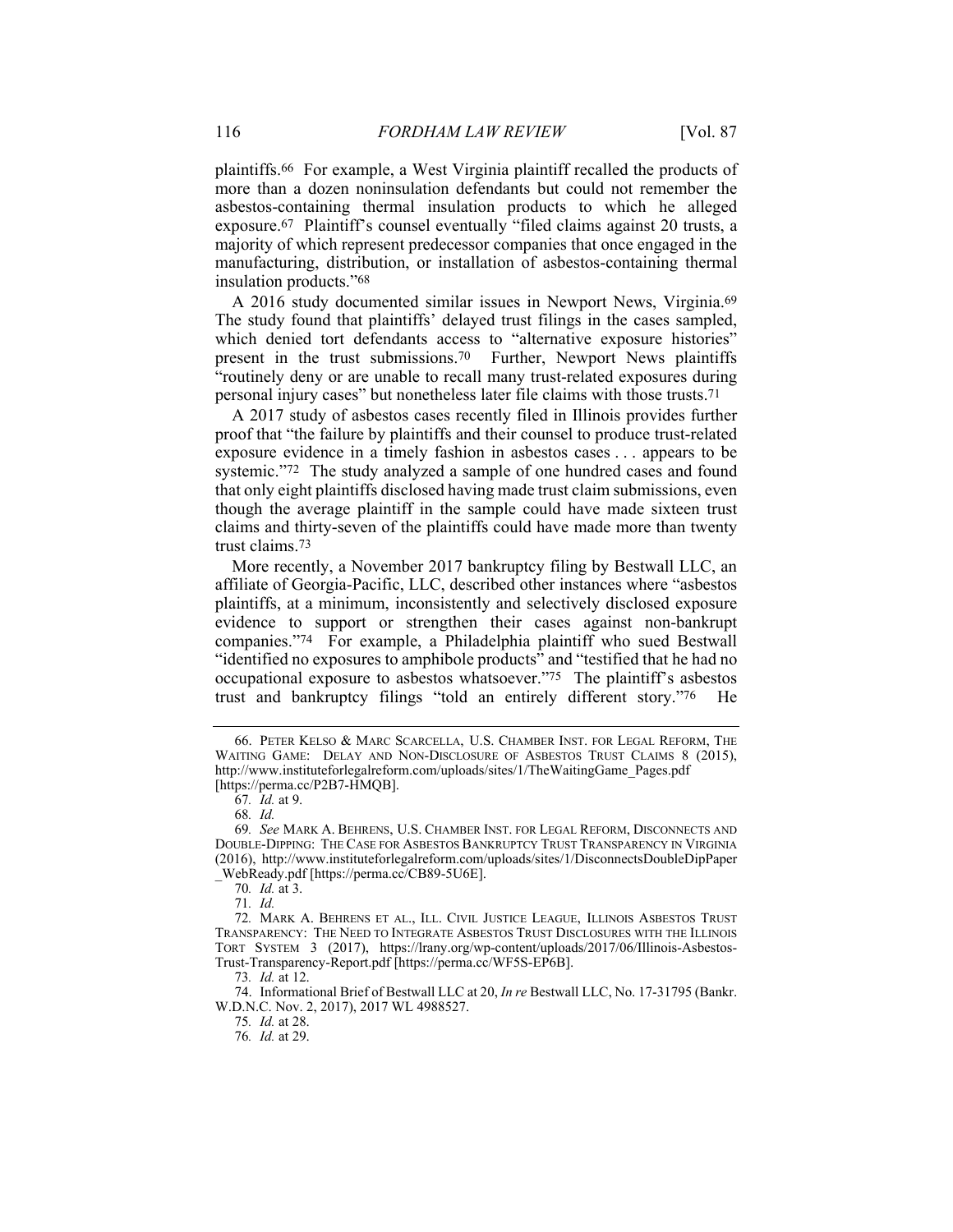"submitted no fewer than seventeen asbestos trust claims, all based on exposures not disclosed in his tort case, including claims against . . . trusts responsible for amphibole insulation."77

Additional inconsistencies regarding exposure history statements made by asbestos plaintiffs in tort cases and in trust claims have been uncovered in individual cases. For instance, a Cleveland judge barred a prominent California asbestos plaintiffs' firm from his court after he found that the firm's allegations in court conflicted with documents submitted to bankruptcy trusts as to how their client had developed cancer.78 An order by the judge requiring the plaintiff to produce trust claims materials "effectively opened a Pandora's box of deceit."79 The judge later said, "I never expected to see lawyers lie like this . . . . It was lies upon lies upon lies."80

#### III. STATE ASBESTOS TRUST TRANSPARENCY LAWS

Legislatures are responding to these problems by providing courts with greater information regarding plaintiffs' trust-related exposures and claims. As of this writing, fifteen states have enacted asbestos trust claim transparency laws.81

These laws generally require trust claims now routinely submitted after trial to be filed before trial and disclosed.82 If a defendant believes a plaintiff is out of compliance and can file additional trust claims, the defendant may file a motion with the court.83 In response to the defendant's motion, the plaintiff may file and produce the additional trust claims, file a written response explaining why there is insufficient evidence for the plaintiff to file the additional trust claims, or request a determination that the cost to file the additional trust claims exceeds the plaintiff's reasonably anticipated recovery.84 Should the court find that there is a sufficient basis for the

84*. See id.*

<sup>77</sup>*. Id.*

 <sup>78.</sup> Kananian v. Lorillard Tobacco Co., No. CV-442750, 2007 WL 4913164, at \*19 (Ohio Ct. Com. Pl. Jan. 17, 2007).

 <sup>79.</sup> James F. McCarty, *Judge Becomes National Legal Star, Bars Firm from Court over Deceit*, CLEVELAND PLAIN DEALER (Jan. 25, 2007), 2007 WLNR 1527886.

<sup>80</sup>*. Id.*; *see also* Editorial, *Cuyahoga Comeuppance*, WALL ST. J., Jan. 22, 2007, at A14 (describing the judge's ruling as "required reading for other judges, who can start asking whether similar dishonesty is destroying the integrity of their own courts").

<sup>81</sup>*. See* ARIZ.REV. STAT. § 12-782 (2018); IOWA CODE §§ 686A.1–.9 (2018); MICH.CODE ANN. § 600.3010–.3016 (2018); MISS. CODE §§ 11-67-1 to -15 (2018); N.D. CENT. CODE §§ 32-46.1-01 to -05 (2018); OHIO REV. CODE ANN. §§ 2307.951–.954 (West 2018); OKLA. STAT. tit. 76, §§ 81–89 (2018); S.D. CODIFIED LAWS §§ 21-66-1 to -11 (2018); TENN. CODE §§ 29-34-601 to -609 (2018); TEX. CIV. PRAC. & REM. CODE ANN. §§ 90.051–.058 (West 2018); UTAH CODE §§ 78B-6-2001 to -2010 (2018); W. VA. CODE §§ 55-7F-1 to -11 (2018); WIS. STAT. § 802.025 (2018); N.C. SESS. L. 2018-4; H.B. 2457 (Kan. 2018). In 2017, the National Conference of Insurance Legislators (NCOIL) adopted model legislation mirroring West Virginia's trust transparency law. *See generally* ASBESTOS BANKRUPTCY TRUST CLAIMS TRANSPARENCY MODEL ACT (NAT'L CONFERENCE OF INS.LEGISLATORS 2017), http://ncoil.org/ wp-content/uploads/2017/07/FINAL-asbestos.pdf [https://perma.cc/MJ3L-WYLA].

<sup>82</sup>*. See, e.g.*, IOWA CODE § 686A.3.

<sup>83</sup>*. See id.* § 686A.4.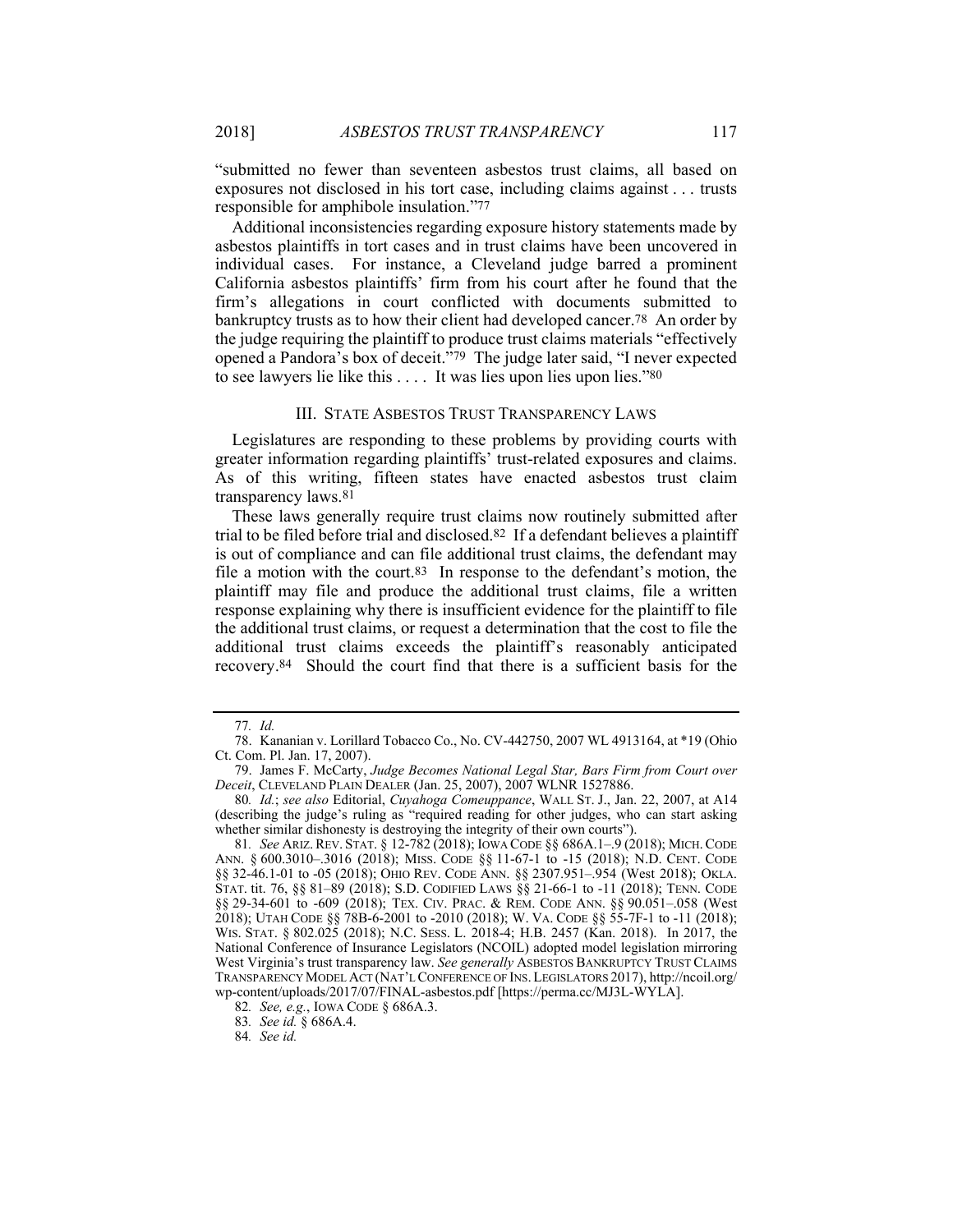plaintiff to file the additional trust claims identified in the defendant's motion, the court shall stay the asbestos action until the plaintiff files and produces the trust claims.85 In the event that the court determines that the cost of submitting an additional trust claim exceeds the plaintiff's reasonably anticipated recovery, the trust claim does not need to be filed, but the court will stay the asbestos action until the plaintiff provides a verified statement of his or her history of exposure, usage, or other connection to asbestos covered by that trust.86 The legislation also provides that trust claims materials are admissible at trial.87

By requiring trust claims to be filed before trial, the legislation allows the tort system to properly account for all of a plaintiff's sources of exposure to asbestos and compensation. Juries in states that permit apportionment of fault to nonparties have more information and can place responsibility for an injury where it belongs. In states that provide judgment defendants with setoffs for pretrial settlements, plaintiffs will continue to recover from defendants found liable at trial but will no longer obtain windfall recoveries by "double dipping."

Wrongdoers are held fully accountable for any harm they cause. The legislation does not let any defendant escape responsibility for a harm it caused.

Without reform, today's asbestos defendants will continue to pay inflated settlements and judgments in many cases. This is unfair and unsound. As the *Garlock* case demonstrates, excessive liability can lead to bankruptcy88 and "diminish resources that must remain available to pay legitimate future claims."89 Further, plaintiff recoveries are substantially delayed while companies are in bankruptcy.90

Greater transparency with respect to asbestos bankruptcy trust claims would also benefit future claimants by helping defendants identify inconsistencies that may signal an improper claim.91

 89. John J. Hare & Daniel J. Ryan, *Sunlight is the Best Disinfectant: Solutions to the Concealment of Asbestos Trust Filings in Tort Litigation*, FOR DEF., Apr. 2016, at 55, 71.

90*. See* Stengel, *supra* note 1, at 260–61 ("RAND looked at eleven major asbestos bankruptcies and found that the average duration between filing and plan confirmation (which is the earliest date payments could start) was six years. One case took ten years. During these periods the trusts pay no money to claimants. Furthermore, in the typical case plan confirmation itself can precede any payment by months, if not years, due to various startup delays.").

 91. A *Wall Street Journal* review of trust claims and court cases of roughly 850,000 persons who filed Manville Trust claims since the late 1980s until as recently as 2012 "found

<sup>85</sup>*. See id.*

<sup>86</sup>*. See id.*

<sup>87</sup>*. See id.* § 686A.5.

<sup>88</sup>*. See In re* Garlock Sealing Tech., LLC., 504 B.R. 71, 86 (Bankr. W.D.N.C. 2014); *see also* Christopher F. Edley, Jr. & Paul C. Weiler, *Asbestos: A Multi-Billion-Dollar Crisis*, 30 HARV. J. ON LEGIS. 383, 386 (1993) (economic dislocation drives firms to bankruptcy with substantial burdens on the "shareholders, employees, pensioners, and communities of asbestos defendants"); Joseph E. Stiglitz et al., *The Impact of Asbestos Liabilities on Workers in Bankrupt Firms*, 12 J. BANKR. L. & PRAC. 51, 70–88 (2003) (exploring the effect of asbestosrelated liabilities and bankruptcies on employment, retirement security, government finances, and other economic factors).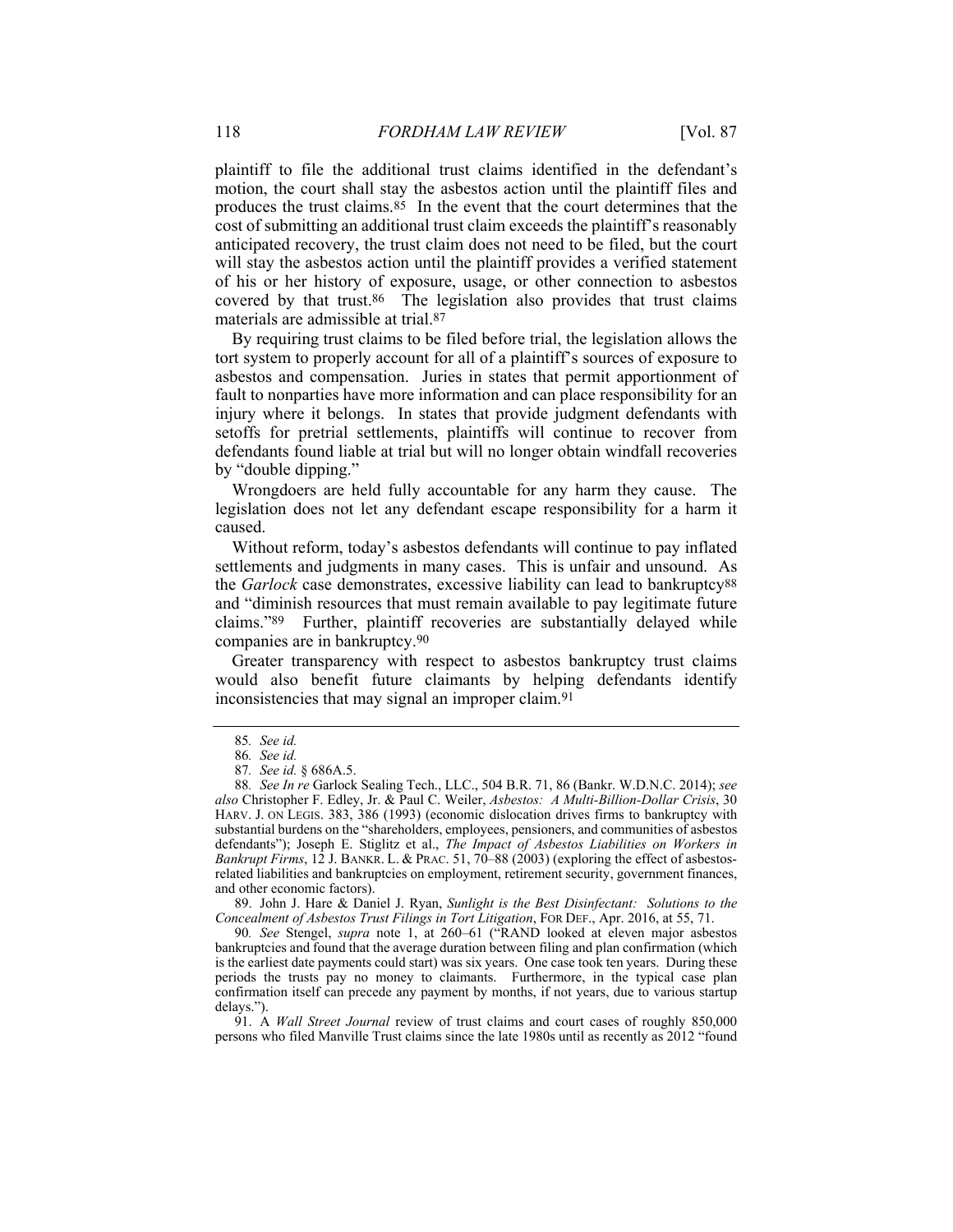Finally, by accelerating the timing of trust claim filings, claimants will be able to obtain trust payments more quickly, rather than waiting, perhaps years, for a tort claim to settle or go to trial. Plaintiffs also avoid the risk that waiting to file a trust claim could lead to a smaller trust payment because of a reduction in the trust's payment percentage.92

#### IV. OPPONENT MYTHS DEBUNKED

During debate on state asbestos trust transparency legislation, opponents have offered various myths that have been debunked in hearings and floor debate. Some of the most frequently heard arguments raised by opponents are discussed below along with responses to those arguments.

### *A. Transparency Legislation Does Not Cause Delays*

When Ohio's 2012 first-of-its-kind asbestos trust transparency legislation was being debated, opponents claimed that the legislation would result in endless delays and deny living plaintiffs their opportunity to be heard in court.93 These arguments have proven to be unfounded. The Ohio law has resulted in "no appreciable delay in the prosecution of cases."94

When Texas considered similar legislation in 2015, plaintiffs' attorneys again raised concerns that the requirements placed on plaintiffs would cause significant delays. A partner with an influential asbestos plaintiffs' law firm testified that requiring plaintiffs to file trust claims before proceeding to trial would "prevent dying mesothelioma victims from having their day in court."95

Texas plaintiffs' attorneys now readily admit that delays have not happened. At a September 2017 panel discussion held by the University of North Texas at Dallas College of Law, a partner of a significant asbestos plaintiffs' firm stated, "It doesn't really bother me that the act exists."96 A founding partner in another major asbestos plaintiffs' firm described the

numerous apparent anomalies." Searcey & Barry, *supra* note 29. For instance, more than 2000 Manville Trust claimants claimed occupational exposure to asbestos before the age of twelve. *Id.* Hundreds of others claimed to have mesothelioma but alleged lesser cancers to other trusts or in court cases. *See id*.

 <sup>92.</sup> Brown, *supra* note 10, at 577 (noting a "recent surge in payment percentage reductions"); Hare & Ryan, *supra* note 12, at 2 (stating that "trusts today pay, on average, approximately 50% of what they paid only 7 years ago").

<sup>93</sup>*. See* MARYELLEN K. CORBETT & MATTHEW M. MENDOZA, U.S. CHAMBER INST. FOR LEGAL REFORM, WATCHING IT WORK: THE IMPACT OF OHIO'S ASBESTOS TRUST TRANSPARENCY LAW ON TORT LITIGATION IN THE STATE 6 (2017), http://www.instituteforlegalreform.com/uploads/sites/1/WatchingItWorkpaper\_Web.pdf [https://perma.cc/KS8P-BA3L].

<sup>94</sup>*. See id*. at 17.

 <sup>95.</sup> Edward Slaughter et al., *Two Years of Trust Transparency in Texas*, IADC COMM. NEWSL. (Int'l Ass'n of Def. Counsel, Chicago, Ill.), Feb. 2018, at 1, 4 (quoting Bryan Blevins, Jr., a partner with asbestos plaintiffs' law firm Provost Umphrey in Beaumont).

<sup>96</sup>*. Id.* (alterations in original) (quoting Charles Siegel, a partner in the Dallas office of asbestos plaintiffs' firm Waters Kraus & Paul).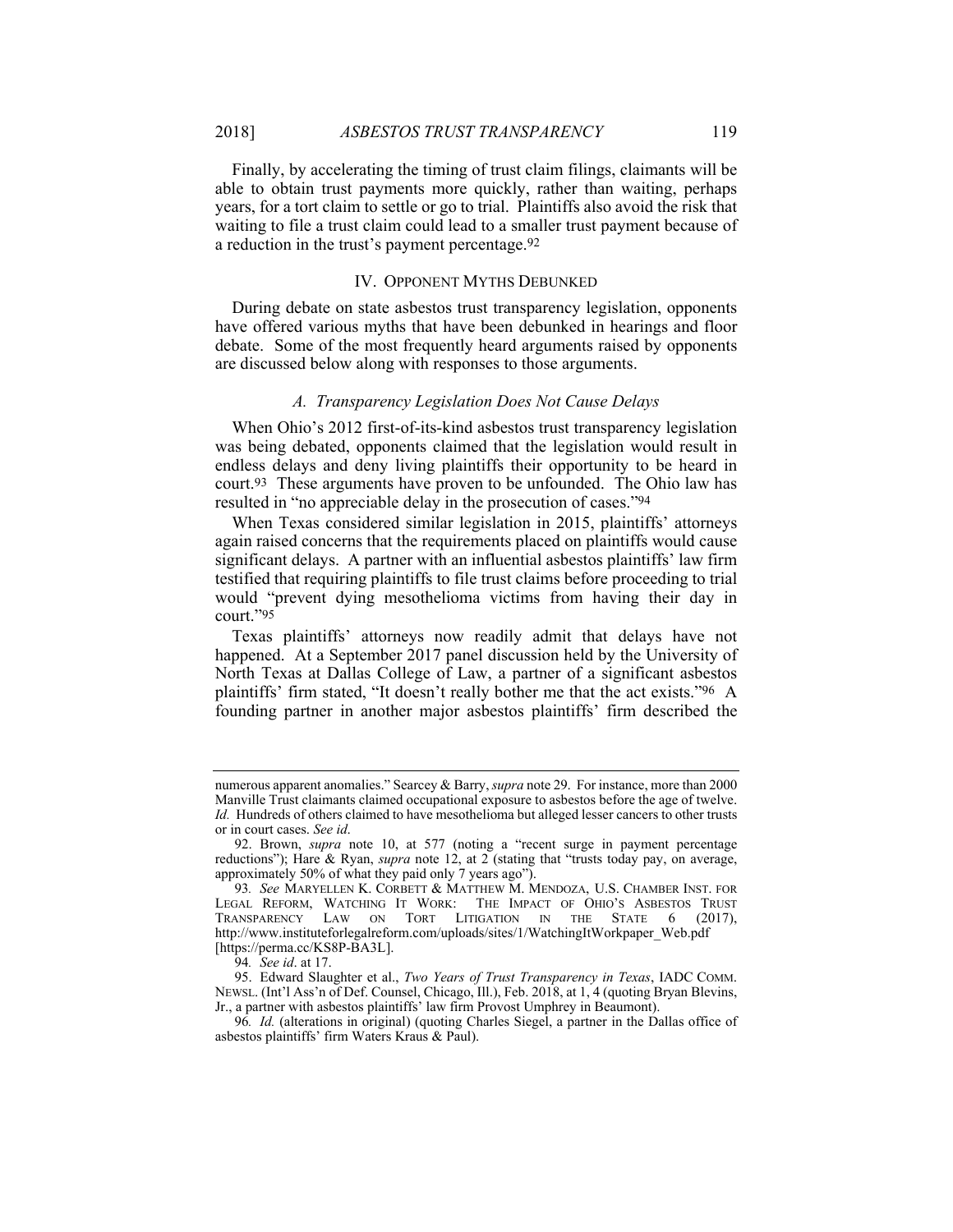impact of the Texas law on the resolution of cases as "largely inconsequential."97

West Virginia enacted trust transparency legislation in 2015. Since that time, asbestos case filings have increased almost 25 percent in Kanawha County (which includes Charleston).98 Almost 40 percent of West Virginia plaintiffs in 2017 were nonresidents.99 One would not expect forumshopping asbestos plaintiffs to choose the Mountaineer State in large numbers if arguments raised against trust transparency had merit.

In fact, rather than cause delays, trust transparency laws cure delays that exist today because of the tactics of asbestos plaintiffs' lawyers. As discussed, plaintiffs' attorneys routinely delay the filing of trust claims while tort cases are pending. This may produce a litigation advantage, but it can come at the expense of denying a dying claimant the opportunity to recover substantial trust claim payments while that person is alive. Trust transparency laws speed trust claim payments to claimants and, by streamlining discovery, may make asbestos tort litigation more efficient.<sup>100</sup>

### *B. Alternative Exposure Histories Are Unavailable in Discovery*

Another argument frequently heard in debates about trust transparency is that reform is unnecessary because information about a plaintiff's exposures should be available through ordinary discovery. Theoretically, if plaintiffs were forthcoming in interrogatory responses and in deposition answers about all exposures to asbestos, trust claim information would simply reinforce those other admissions. But when plaintiffs are asked about nonparty exposures they routinely say, "I don't recall."101

<sup>97</sup>*. Id.* (quoting Jeffrey Simon, a partner in the Dallas office of asbestos plaintiffs' firm Simon Greenstone Panatier Bartless, PC).

<sup>98</sup>*. See* KCIC, ASBESTOS LITIGATION: 2017 YEAR IN REVIEW 4 (2018), https://www.kcic.com/asset/pdf/KCIC-2017-AsbestosReport.pdf [https://perma.cc/8PWQ-K27U].

<sup>99</sup>*.* Chris Dickerson, *Kanawha Sees 24 Percent Increase in Asbestos Filings*, W. VA.REC. (Mar. 22, 2018), https://wvrecord.com/stories/511368344-kanawha-sees-24-percent-increasein-asbestos-filings [https://perma.cc/Q75F-MTDT].

<sup>100</sup>*. See* Hare & Ryan, *supra* note 12, at 2 ("The expeditious filing of trust claims helps, not hurts, people suffering from asbestos disease because it puts money in their pockets more quickly than delaying the claims until after trial.").

<sup>101</sup>*. See* DIXON & MCGOVERN, *supra* note 41, at xii (finding that bankruptcy reduces the likelihood that interrogatories and depositions in subsequent tort cases will identify exposure to the asbestos-containing product of the bankrupt entity); Andrew T. Berry, *Asbestos Personal Injury Compensation and the Tort System: Beyond "Fix It 'Cause It's Broke*,*"* 13 CARDOZO L. REV. 1949, 1951 n.9 (1992) (noting that "after Johns-Manville went bankrupt in 1982, plaintiff descriptions of Manville products . . . changed radically from a few months earlier"); Lester Brickman, *On the Theory Class's Theories of Asbestos Litigation: The Disconnect Between Scholarship and Reality*, 31 PEPP. L. REV. 33, 138 (2003) ("Upon Manville's bankruptcy, the prospect of a long delay coupled with expectations of considerably reduced compensation created a financial incentive for claimants to minimize the percentage of Manville products that they claimed exposure to, and instead allege exposure to asbestos products sold by solvent companies with the financial capability to promptly pay the full value of judgments and settlements."); Scarcella et al., *supra* note 8, at 11.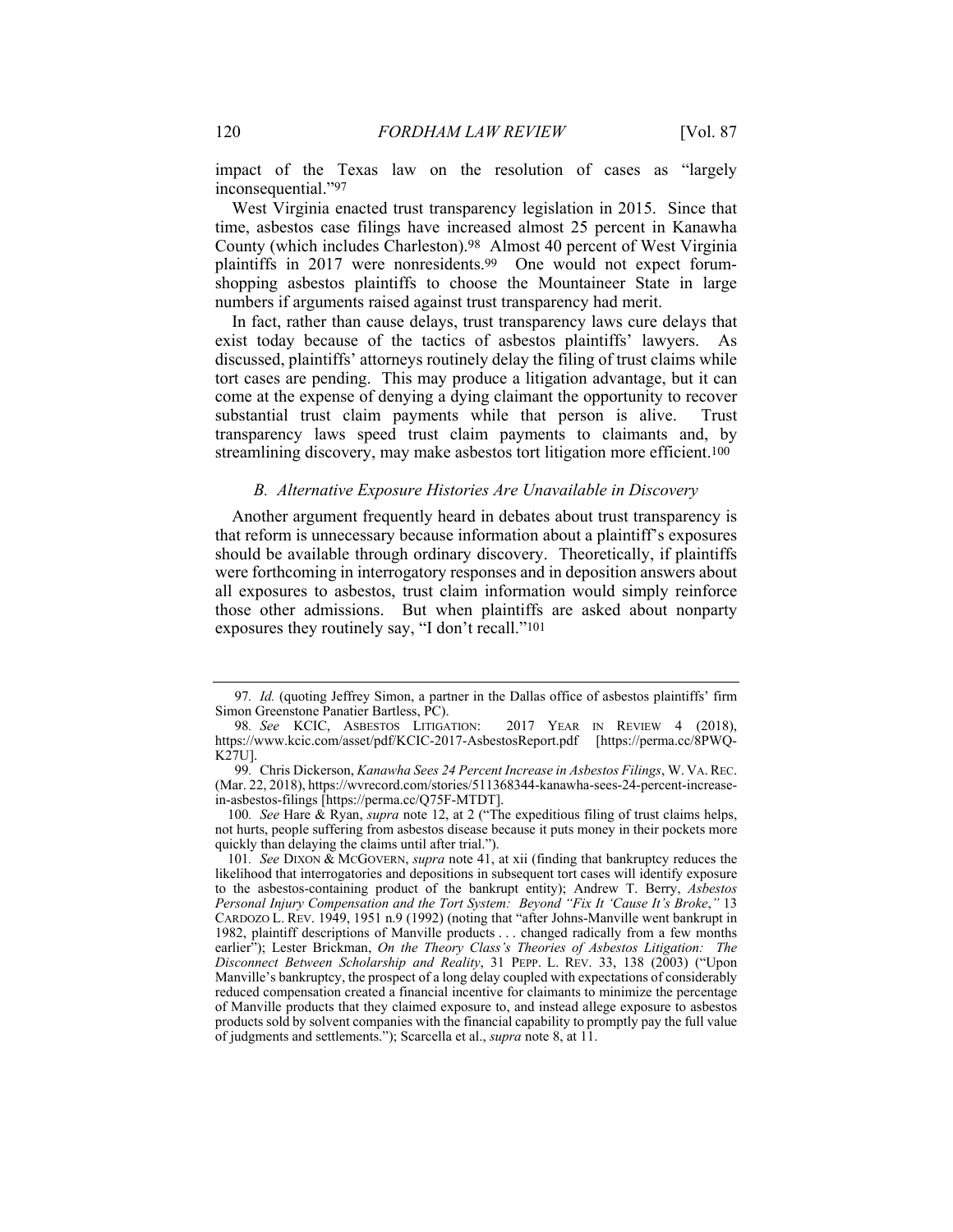Since asbestos plaintiffs are often testifying about exposures that occurred many decades prior, they often rely on their lawyers to refresh their recollection.102 Because asbestos personal injury cases are focused on solvent defendants, those are the only exposures the plaintiff's lawyer has an incentive to discuss with the client.103 The result is that discovery in tort cases often yields incomplete information about a plaintiff's trust-related exposures.104

Further, the vast majority of asbestos trusts—65 percent according to one expert105—have provisions that facilitate inconsistent claiming activity.106 For instance, many trusts include language that "expressly authorizes claimants to assert exposure histories that are inconsistent with representations made in the tort system."107 Benjamin N. Cardozo School of Law Professor Lester Brickman has explained that this language "vitiates any consequences of failing to identify product exposures in responses to interrogatories, depositions, and trial testimony in tort cases."108

### *C. Wrongdoers Are Held Fully Accountable*

Some opponents have called asbestos trust transparency legislation a "bailout" for the "asbestos industry." This claim is particularly disingenuous because a purpose of trust transparency legislation is to properly account for the exit of the "asbestos industry" from the tort system. Companies that used to be seen as peripheral defendants and newer defendants are "now bearing the majority of the costs of awards relating to decades of asbestos use."109

Perhaps more importantly, the legislation leaves wrongdoers fully accountable for any harm they cause. Allowing a jury to hear about all of a

<sup>102</sup>*. See* Lester Brickman, *Ethical Issues in Asbestos Litigation*, 33 HOFSTRA L. REV. 833, 844–46 (2005) (discussing witness preparation techniques for product identification in asbestos cases).

<sup>103</sup>*. See* BEHRENS, *supra* note 69, at 16 (describing how an asbestos plaintiff admitted his lawyers showed him photographs of solvent defendants' products before his deposition but no photographs of insulation products made by bankrupt companies).

<sup>104</sup>*. See id.* at 14 (reporting on a plaintiff who reached settlements with "16 asbestos trusts—many more trust-related products than [he] recalled during three days of depositions").

<sup>105</sup>*. See Furthering Asbestos Claim Transparency (FACT) Act of 2012: Hearing Before the Subcomm. on Courts, Commercial & Admin. Law of the Comm. on the Judiciary*, 112th Cong. 14 (2012) (statement of Leigh Ann Schell, Esq., Kuchler Polk Schell Weiner and Richeson, L.L.C.).

<sup>106</sup>*. See* Kimberly Strassel, Commentary, *Trusts Busted*, WALL ST. J. (Dec. 5, 2006), https://www.wsj.com/articles/SB116527814374340591 [https://perma.cc/H5EX-XCNB] ("Many trusts are run by the very lawyers who created them; that is, once the trust is created, the defendant company is no longer involved with claims, and the trial lawyers divvy up the money.").

 <sup>107.</sup> Brown, *supra* note 10, at 562.

 <sup>108.</sup> Brickman, *supra* note 15, at 1105; *see also* Scarcella & Kelso, *supra* note 12, at 45 ("[T]he trusts do not seem to be concerned with inconsistent allegations that may be made in the underlying tort case as evident by inclusion of 'Sole Benefit' clauses in many [Trust Distribution Procedures].").

 <sup>109.</sup> AM. ACAD. OF ACTUARIES' MASS TORTS SUBCOMM., OVERVIEW OF ASBESTOS CLAIMS ISSUES AND TRENDS 3 (2007), https://www.actuary.org/pdf/casualty/asbestos\_aug07.pdf [https://perma.cc/6TVP-CV8X].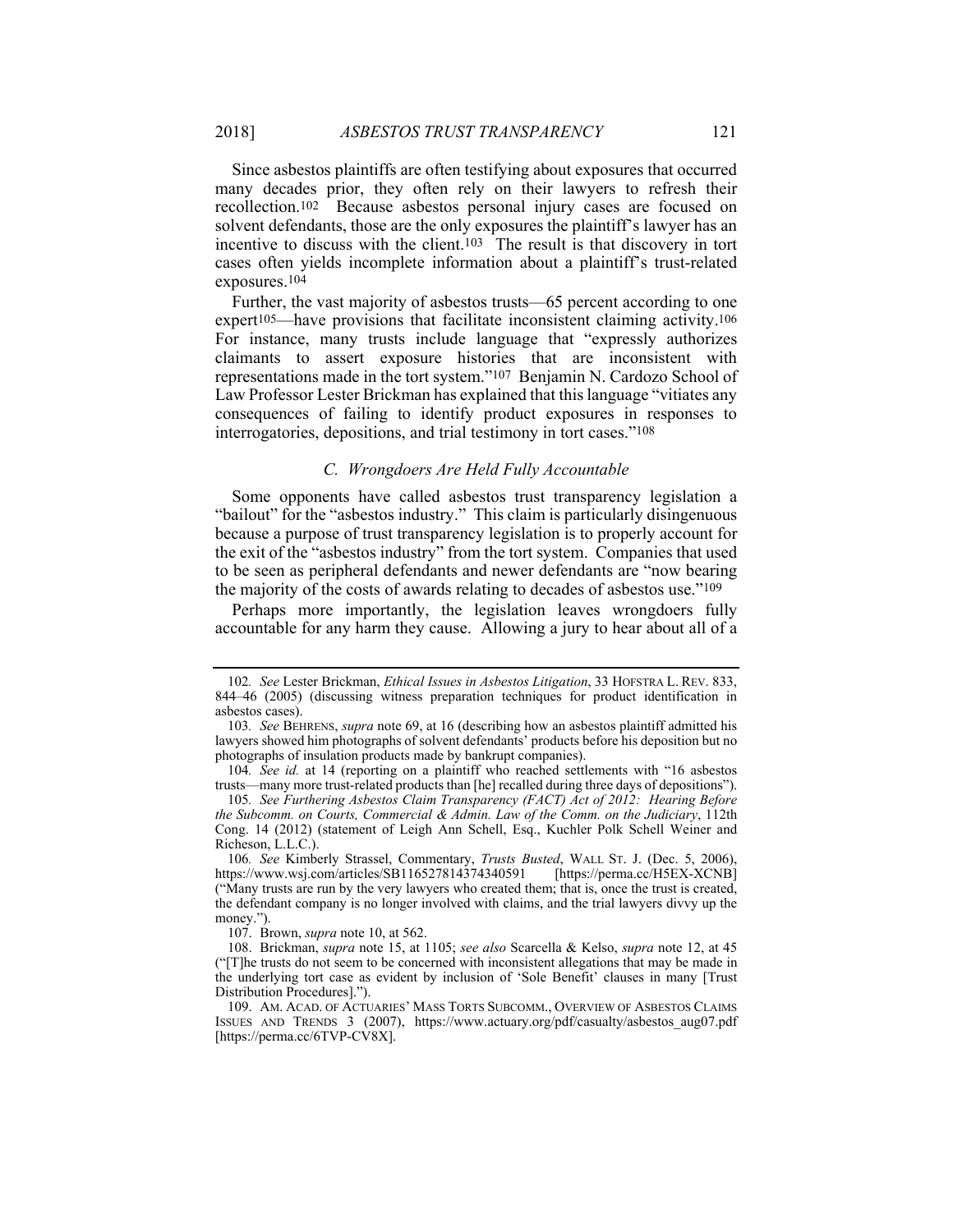plaintiff's exposures to asbestos does not let any defendant off the hook for a harm it may have caused.

#### *D. Trust Claims Are Not Settlement Agreements*

Plaintiffs' attorneys sometimes assert that trust claims are settlement agreements and should, therefore, remain confidential.110 A former Delaware judge who supports asbestos trust transparency has explained the fallacy of this argument:

The trust claims, and the payments resulting therefrom, are not the same as settlements with co-defendants and should not be treated as such. In a traditional tort suit the settlement privilege exists to prevent statements made in connection with negotiations from being used at trial, in order to promote free and frank discussions without the prospect that such admissions can be used against a party at trial. But that privilege is neither necessary nor appropriate where the amounts of most trust payments are fixed by schedule and where the claim forms more closely resemble a complaint than a bargained-for agreement. In this context, disclosure of claim forms cannot interfere with open discussions any more than filing a complaint can affect settlement in a tort case. *A standard application made online by a plaintiff to a bankruptcy trust bears no resemblance to the negotiation process that results in an agreement.* A plaintiff simply files and shortly thereafter receives cash.111

An academic who is an expert on asbestos bankruptcy issues has also said that if a claimant submits the information the trust requests and is not pursuing an extraordinary claim value, the administrators of the trust "can take that information, they can process it, and they can assign a value according to a grid that has been established under the trust issue distribution procedures. Once that is done there is really no negotiation, there is no settlement discussion to take place."<sup>112</sup> Courts generally take the view that a trust claim submission is "more analogous to a complaint than an offer of settlement or compromise" for purposes of discovery.<sup>113</sup>

 <sup>110.</sup> Shepherd v. Pneumo-Abex, MDL No. 875, Civ. No. 09-91425, 2010 WL 3431633, at \*1 (E.D. Pa. Aug. 30, 2010) ("Plaintiff objects to production of the information based on Federal Rule of Evidence 408, which prohibits the admissibility of information regarding settlements and negotiations 'to prove liability for, invalidity of, or amount of a claim.'").

 <sup>111.</sup> Peggy Ableman, *"Me Thinks the Lawyers Doth Protest Too Much"—a Response to "The Irony of Tort Reform*,*"* 32 MEALEY'S LITIG. REP.: ASBESTOS, Mar. 22, 2017, at 20, 28– 30 (footnotes omitted).

 <sup>112.</sup> Belluck et al., *supra* note 13, at 505 (quoting S. Todd Brown, Professor, University at Buffalo School of Law).

<sup>113</sup>*. See Shepherd*, 2010 WL 3431633 at \*2; *see also* Sheppard v. Liberty Mut. Ins. Co., No. 16-2401, 2017 WL 318470, at \*3 (E.D. La. Jan. 23, 2017) ("Federal and state courts have routinely held that claims submitted to asbestos bankruptcy trusts are discoverable."); Volkswagen of Am., Inc. v. Superior Court, 43 Cal. Rptr. 3d 723, 724, 733 (Ct. App. 2006) (stating that documents submitted to bankruptcy trusts by a plaintiff's attorney in support of claims for compensation for alleged asbestos-related injuries are normally discoverable in similar litigation against another entity).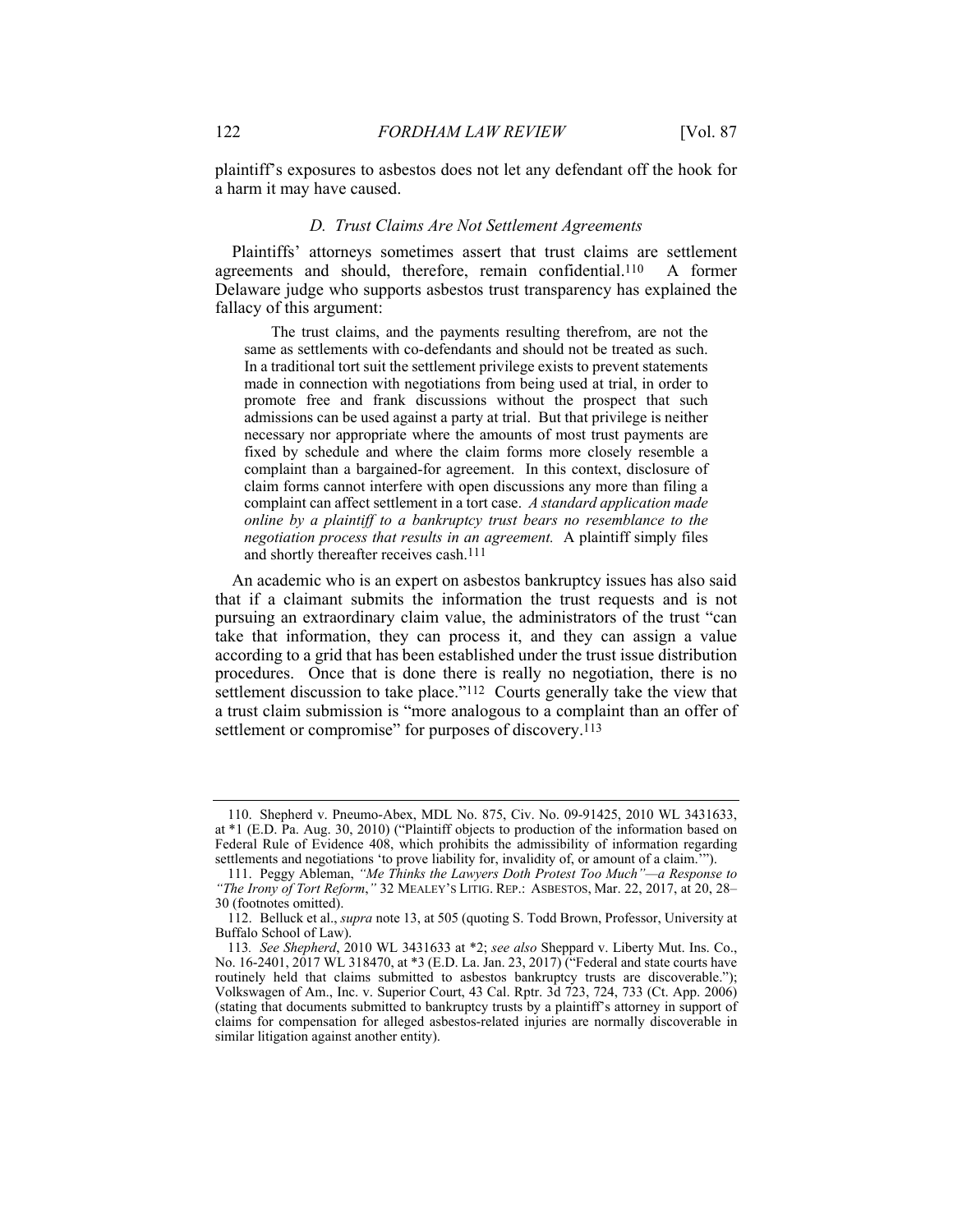#### *E. Veterans Groups Have Supported Trust Transparency*

Lastly, it is important to clarify mixed reactions by veterans groups to asbestos trust transparency legislation. Some veterans organizations aligned with the plaintiffs' bar have opposed such legislation. These groups might have the view that asbestos plaintiffs should grab everything they can get now, even if it means that a defendant pays more than its fair share.

On the other hand, other veterans organizations have supported trust transparency legislation. These groups take the longer view. They appreciate that if defendants are forced to pay more than their fair share, then some will join the over 120 companies that have declared bankruptcy due to asbestosrelated liabilities.114 That is not sound long-term policy for defendants or plaintiffs.115

Veterans groups that support the legislation also appreciate that requiring the timely filing of trust claims means earlier trust payments to veterans and a lower risk that trust payment percentages may shrink over time.116

#### **CONCLUSION**

Delayed asbestos trust filings and inconsistent claiming activity by plaintiffs are routine in asbestos cases today. This occurs because of the disconnect that exists in many states between the tort and asbestos trust systems. Defendants pay more than their fair share as a result.

Reform is needed to provide fairness for defendant companies and help preserve assets for future asbestos claimants. Excessive liability in asbestos

<sup>114</sup>*. See* Brown, *supra* note 32, at 306 ("Defendants who were once viewed as tertiary have increasingly become lead defendants in the tort system, and many of these defendants have also entered bankruptcy in recent years.").

<sup>115</sup>*. See* Memorandum from Harold M. Burke Jr., State Adjutant, Veterans of Foreign Wars of the U.S., Dep't of N.Y. Headquarters (on file with author) ("Thirty percent of mesothelioma victims are veterans. The practice of double dipping based on false asbestos exposure claims endangers not only the trust funds designed to compensate victims but it drains the assets of private businesses who are the subject of these false claims."); Letter from Steve Chesna, State Commander, AMVETS Dep't of Wis., to Senator Lasee (Jan. 28, 2014) (on file with author) ("Contrary to what has been claimed, [trust transparency legislation] will not harm veterans. AMVETS believe [the legislation] will help veterans by ensuring that valuable resources are not depleted by unscrupulous lawyers convincing clients to double and triple dip for one individual for one claim. This bill would also protect Wisconsin businesses from unfairly having to pay more than their fair share."); Letter from Royce Loesch, State of S.D. Am. Legion, to Governor Dennis Daugaard (on file with author) (stating that trust transparency legislation "will help veterans obtain payments from asbestos trusts more quickly than they experience today. It will also help reduce improper claiming practices that deplete assets needed to compensate veterans."); Email from Mark Sutton, State of Mich. Am. Legion, to Senator Jim Stamas (Mar. 17, 2018) (on file with author) (supporting legislation that "provides the transparency all parties are seeking").

<sup>116</sup>*. See* Belluck et al., *supra* note 13, at 509 (reporting that some plaintiff lawyers believe that they "have a duty to file [trust claims] quickly because if [they] do not then the payment percentages are going to go down and [their] clients are going to get less money from the trusts"); Hare & Ryan, *supra* note 12, at 2 ("[T]he current system in which plaintiffs delay filing trust claims substantially harms veterans and other plaintiffs because it not only deprives them of the quick and easy compensation paid by trusts but it also risks reduced recoveries if an applicable trust reduces its payments while a veteran delays filing his or her claim.").